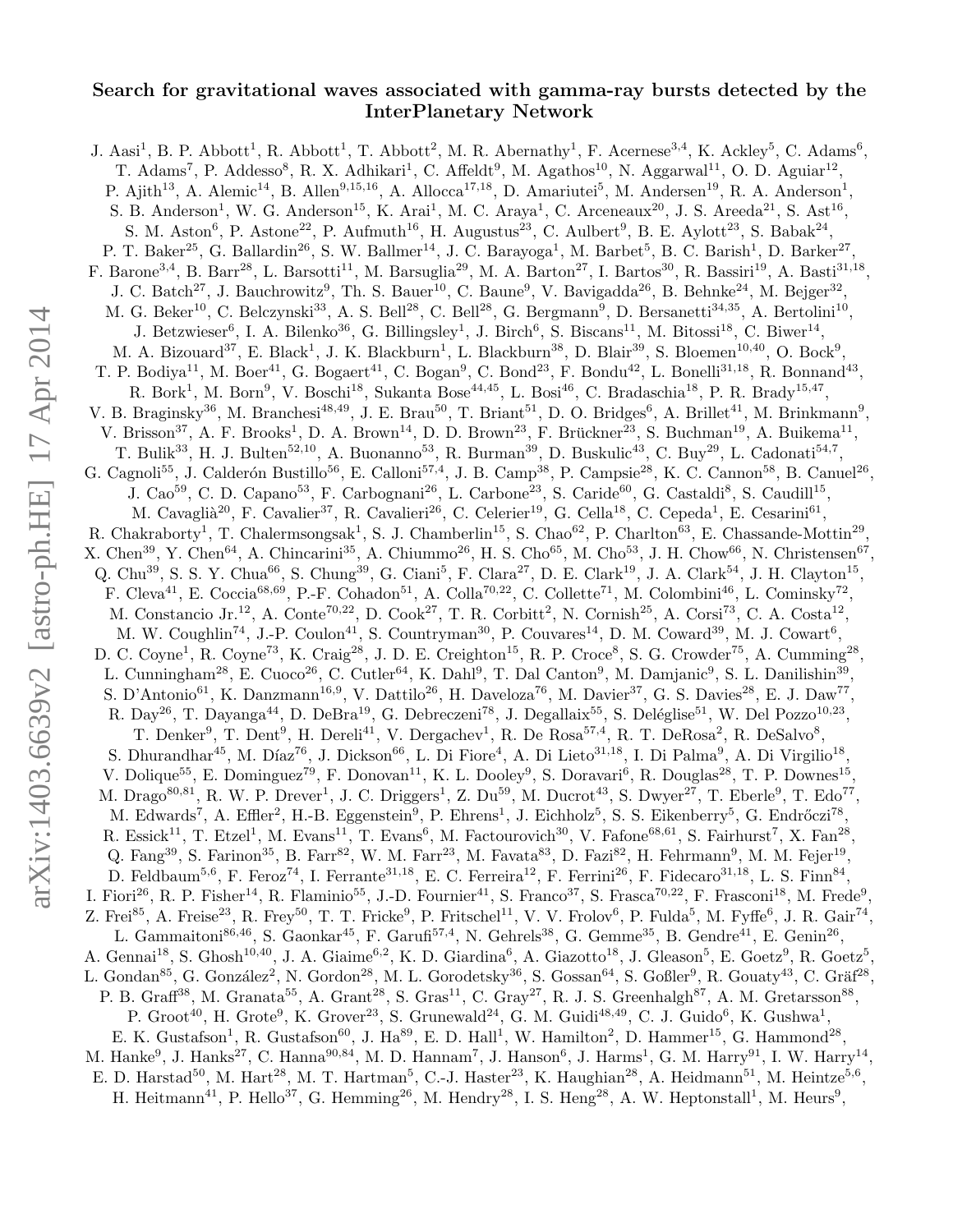M. Hewitson<sup>9</sup>, S. Hild<sup>28</sup>, D. Hoak<sup>54</sup>, K. A. Hodge<sup>1</sup>, K. Holt<sup>6</sup>, P. Hopkins<sup>7</sup>, T. Horrom<sup>92</sup>, D. Hoske<sup>93</sup>, D. J. Hosken<sup>93</sup>, J. Hough<sup>28</sup>, E. J. Howell<sup>39</sup>, Y. Hu<sup>28</sup>, E. Huerta<sup>14</sup>, B. Hughey<sup>88</sup>, S. Husa<sup>56</sup>, S. H. Huttner<sup>28</sup>, M. Huynh<sup>15</sup>, T. Huynh-Dinh<sup>6</sup>, A. Idrisy<sup>84</sup>, D. R. Ingram<sup>27</sup>, R. Inta<sup>84</sup>, G. Islas<sup>21</sup>, T. Isogai<sup>11</sup>, A. Ivanov<sup>1</sup>, B. R. Iyer<sup>94</sup>, K. Izumi<sup>27</sup>, M. Jacobson<sup>1</sup>, H. Jang<sup>95</sup>, P. Jaranowski<sup>96</sup>, Y. Ji<sup>59</sup>, F. Jiménez-Forteza<sup>56</sup>, W. W. Johnson<sup>2</sup>, D. I. Jones<sup>97</sup>, R. Jones<sup>28</sup>, R.J.G. Jonker<sup>10</sup>, L. Ju<sup>39</sup>, Haris K<sup>98</sup>, P. Kalmus<sup>1</sup>, V. Kalogera<sup>82</sup>, S. Kandhasamy<sup>20</sup>, G. Kang<sup>95</sup>, J. B. Kanner<sup>1</sup>, J. Karlen<sup>54</sup>, M. Kasprzack<sup>37,26</sup>, E. Katsavounidis<sup>11</sup>, W. Katzman<sup>6</sup>, H. Kaufer<sup>16</sup>, S. Kaufer<sup>16</sup>, T. Kaur<sup>39</sup>, K. Kawabe<sup>27</sup>, F. Kawazoe<sup>9</sup>, F. Kéfélian<sup>41</sup>, G. M. Keiser<sup>19</sup>, D. Keitel<sup>9</sup>, D. B. Kelley<sup>14</sup>, W. Kells<sup>1</sup>, D. G. Keppel<sup>9</sup>, A. Khalaidovski<sup>9</sup>, F. Y. Khalili<sup>36</sup>, E. A. Khazanov<sup>99</sup>, C. Kim<sup>89,95</sup>, K. Kim<sup>100</sup>, N. G. Kim<sup>95</sup>, N. Kim<sup>19</sup>, S. Kim<sup>95</sup>, Y.-M. Kim<sup>65</sup>, E. J. King<sup>93</sup>, P. J. King<sup>1</sup>, D. L. Kinzel<sup>6</sup>, J. S. Kissel<sup>27</sup>, S. Klimenko<sup>5</sup>, J. Kline<sup>15</sup>, S. Koehlenbeck<sup>9</sup>, K. Kokeyama<sup>2</sup>, V. Kondrashov<sup>1</sup>, S. Koranda<sup>15</sup>, W. Z. Korth<sup>1</sup>, I. Kowalska<sup>33</sup>, D. B. Kozak<sup>1</sup>, V. Kringel<sup>9</sup>, B. Krishnan<sup>9</sup>, A. Królak<sup>101,102</sup>, G. Kuehn<sup>9</sup>, A. Kumar<sup>103</sup>, D. Nanda Kumar<sup>5</sup>, P. Kumar<sup>14</sup>, R. Kumar<sup>28</sup>, L. Kuo<sup>62</sup>, A. Kutynia<sup>101</sup>, P. K. Lam<sup>66</sup>, M. Landry<sup>27</sup>, B. Lantz<sup>19</sup>, S. Larson<sup>82</sup>, P. D. Lasky<sup>104</sup>, A. Lazzarini<sup>1</sup>, C. Lazzaro<sup>105</sup>, P. Leaci<sup>24</sup>, S. Leavey<sup>28</sup>, E. O. Lebigot<sup>59</sup>, C. H. Lee<sup>65</sup>, H. K. Lee<sup>100</sup>, H. M. Lee<sup>89</sup>, J. Lee<sup>100</sup>, P. J. Lee<sup>11</sup>, M. Leonardi<sup>80,81</sup>, J. R. Leong<sup>9</sup>, A. Le Roux<sup>6</sup>, N. Leroy<sup>37</sup>, N. Letendre<sup>43</sup>, Y. Levin<sup>106</sup>, B. Levine<sup>27</sup>, J. Lewis<sup>1</sup>, T. G. F. Li<sup>1</sup>, K. Libbrecht<sup>1</sup>, A. Libson<sup>11</sup>, A. C. Lin<sup>19</sup>, T. B. Littenberg<sup>82</sup>, N. A. Lockerbie<sup>107</sup>, V. Lockett<sup>21</sup>, D. Lodhia<sup>23</sup>, K. Loew<sup>88</sup>, J. Logue<sup>28</sup>, A. L. Lombardi<sup>54</sup>, E. Lopez<sup>108</sup>, M. Lorenzini<sup>68,61</sup>, V. Loriette<sup>109</sup>, M. Lormand<sup>6</sup>, G. Losurdo<sup>49</sup>, J. Lough<sup>14</sup>, M. J. Lubinski<sup>27</sup>, H. Lück<sup>16,9</sup>, A. P. Lundgren<sup>9</sup>, Y. Ma<sup>39</sup>, E. P. Macdonald<sup>7</sup>, T. MacDonald<sup>19</sup>, B. Machenschalk<sup>9</sup>, M. MacInnis<sup>11</sup>, D. M. Macleod<sup>2</sup>, F. Magaña-Sandoval<sup>14</sup>, R. Magee<sup>44</sup>, M. Mageswaran<sup>1</sup>, C. Maglione<sup>79</sup>, K. Mailand<sup>1</sup>, E. Majorana<sup>22</sup>, I. Maksimovic<sup>109</sup>, V. Malvezzi<sup>68,61</sup>, N. Man<sup>41</sup>, G. M. Manca<sup>9</sup>, I. Mandel<sup>23</sup>, V. Mandic<sup>75</sup>, V. Mangano<sup>70,22</sup>, N. M. Mangini<sup>54</sup>, G. Mansell<sup>66</sup>, M. Mantovani<sup>18</sup>, F. Marchesoni<sup>110,46</sup>, F. Marion<sup>43</sup>, S. Márka<sup>30</sup>, Z. Márka<sup>30</sup>, A. Markosyan<sup>19</sup>, E. Maros<sup>1</sup>, J. Marque<sup>26</sup>, F. Martelli<sup>48,49</sup>, I. W. Martin<sup>28</sup>, R. M. Martin<sup>5</sup>, L. Martinelli<sup>41</sup>, D. Martynov<sup>1</sup>, J. N. Marx<sup>1</sup>, K. Mason<sup>11</sup>, A. Masserot<sup>43</sup>, T. J. Massinger<sup>14</sup>, F. Matichard<sup>11</sup>, L. Matone<sup>30</sup>, N. Mavalvala<sup>11</sup>, G. May<sup>2</sup>, N. Mazumder<sup>98</sup>, G. Mazzolo<sup>9</sup>, R. McCarthy<sup>27</sup>, D. E. McClelland<sup>66</sup>, S. C. McGuire<sup>111</sup>, G. McIntyre<sup>1</sup>, J. McIver<sup>54</sup>, K. McLin<sup>72</sup>, D. Meacher<sup>41</sup>, G. D. Meadors<sup>60</sup>, M. Mehmet<sup>9</sup>, J. Meidam<sup>10</sup>, M. Meinders<sup>16</sup>, A. Melatos<sup>104</sup>, G. Mendell<sup>27</sup>, R. A. Mercer<sup>15</sup>, S. Meshkov<sup>1</sup>, C. Messenger<sup>28</sup>, M. S. Meyer<sup>6</sup>, P. M. Meyers<sup>75</sup>, F. Mezzani<sup>22,70</sup>, H. Miao<sup>64</sup>, C. Michel<sup>55</sup>, E. E. Mikhailov<sup>92</sup>, L. Milano<sup>57,4</sup>, J. Miller<sup>11</sup>, Y. Minenkov<sup>61</sup>, C. M. F. Mingarelli<sup>23</sup>, C. Mishra<sup>98</sup>, S. Mitra<sup>45</sup>, V. P. Mitrofanov<sup>36</sup>, G. Mitselmakher<sup>5</sup>, R. Mittleman<sup>11</sup>, B. Moe<sup>15</sup>, A. Moggi<sup>18</sup>, M. Mohan<sup>26</sup>, S. R. P. Mohapatra<sup>14</sup>, D. Moraru<sup>27</sup>, G. Moreno<sup>27</sup>, N. Morgado<sup>55</sup>, S. R. Morriss<sup>76</sup>, K. Mossavi<sup>9</sup>, B. Mours<sup>43</sup>, C. M. Mow-Lowry<sup>9</sup>, C. L. Mueller<sup>5</sup>, G. Mueller<sup>5</sup>, S. Mukherjee<sup>76</sup>, A. Mullavey<sup>2</sup>, J. Munch<sup>93</sup>, D. Murphy<sup>30</sup>, P. G. Murray<sup>28</sup>, A. Mytidis<sup>5</sup>, M. F. Nagy<sup>78</sup>, I. Nardecchia<sup>68,61</sup>, L. Naticchioni<sup>70,22</sup>, R. K. Nayak<sup>112</sup>, V. Necula<sup>5</sup>, G. Nelemans<sup>10,40</sup>, I. Neri<sup>86,46</sup>, M. Neri<sup>34,35</sup>, G. Newton<sup>28</sup>, T. Nguyen<sup>66</sup>, A. B. Nielsen<sup>9</sup>, S. Nissanke<sup>64</sup>, A. H. Nitz<sup>14</sup>, F. Nocera<sup>26</sup>, D. Nolting<sup>6</sup>, M. E. N. Normandin<sup>76</sup>, L. K. Nuttall<sup>15</sup>, E. Ochsner<sup>15</sup>, J. O'Dell<sup>87</sup>, E. Oelker<sup>11</sup>, J. J. Oh<sup>113</sup>, S. H. Oh<sup>113</sup>, F. Ohme<sup>7</sup>, S. Omar<sup>19</sup>, P. Oppermann<sup>9</sup>, R. Oram<sup>6</sup>, B. O'Reilly<sup>6</sup>, W. Ortega<sup>79</sup>, R. O'Shaughnessy<sup>15</sup>, C. Osthelder<sup>1</sup>, C. D. Ott<sup>64</sup>, D. J. Ottaway<sup>93</sup>, R. S. Ottens<sup>5</sup>, H. Overmier<sup>6</sup>, B. J. Owen<sup>84</sup>, C. Padilla<sup>21</sup>, A. Pai<sup>98</sup>, O. Palashov<sup>99</sup>, C. Palomba<sup>22</sup>, H. Pan<sup>62</sup>, Y. Pan<sup>53</sup>, C. Pankow<sup>15</sup>, F. Paoletti<sup>26,18</sup>, M. A. Papa<sup>15,24</sup>, H. Paris<sup>19</sup>, A. Pasqualetti<sup>26</sup>, R. Passaquieti<sup>31,18</sup>, D. Passuello<sup>18</sup>, M. Pedraza<sup>1</sup>, A. Pele<sup>27</sup>, S. Penn<sup>114</sup>, A. Perreca<sup>14</sup>, M. Phelps<sup>1</sup>, M. Pichot<sup>41</sup>, M. Pickenpack<sup>9</sup>, F. Piergiovanni<sup>48,49</sup>, V. Pierro<sup>8</sup>, L. Pinard<sup>55</sup>, I. M. Pinto<sup>8</sup>, M. Pitkin<sup>28</sup>, J. Poeld<sup>9</sup>, R. Poggiani<sup>31,18</sup>, A. Poteomkin<sup>99</sup>, J. Powell<sup>28</sup>, J. Prasad<sup>45</sup>, V. Predoi<sup>7</sup>, S. Premachandra<sup>106</sup>, T. Prestegard<sup>75</sup>, L. R. Price<sup>1</sup>, M. Prijatelj<sup>26</sup>, S. Privitera<sup>1</sup>, R. Prix<sup>9</sup>, G. A. Prodi<sup>80,81</sup>, L. Prokhorov<sup>36</sup>, O. Puncken<sup>76</sup>, M. Punturo<sup>46</sup>, P. Puppo<sup>22</sup>, M. Pürrer<sup>7</sup>, J. Qin<sup>39</sup>, V. Quetschke<sup>76</sup>, E. Quintero<sup>1</sup>, R. Quitzow-James<sup>50</sup>, F. J. Raab<sup>27</sup>, D. S. Rabeling<sup>52,10</sup>, I. Rácz<sup>78</sup>, H. Radkins<sup>27</sup>, P. Raffai<sup>85</sup>, S. Raja<sup>115</sup>, G. Rajalakshmi<sup>116</sup>, M. Rakhmanov<sup>76</sup>, C. Ramet<sup>6</sup>, K. Ramirez<sup>76</sup>, P. Rapagnani<sup>70,22</sup>, V. Raymond<sup>1</sup>, M. Razzano<sup>31,18</sup>, S. Recchia<sup>68,69</sup>, C. M. Reed<sup>27</sup>, T. Regimbau<sup>41</sup>, S. Reid<sup>117</sup>, D. H. Reitze<sup>1,5</sup>, O. Reula<sup>79</sup>, E. Rhoades<sup>88</sup>, F. Ricci<sup>70,22</sup>, R. Riesen<sup>6</sup>, K. Riles<sup>60</sup>, N. A. Robertson<sup>1,28</sup>, F. Robinet<sup>37</sup>, A. Rocchi<sup>61</sup>, S. B. Roddy<sup>6</sup>, L. Rolland<sup>43</sup>, J. G. Rollins<sup>1</sup>, J. D. Romano<sup>76</sup>, R. Romano<sup>3,4</sup>, G. Romanov<sup>92</sup>, J. H. Romie<sup>6</sup>, D. Rosińska<sup>118,32</sup>, S. Rowan<sup>28</sup>, A. Rüdiger<sup>9</sup>, P. Ruggi<sup>26</sup>, K. Ryan<sup>27</sup>, F. Salemi<sup>9</sup>, L. Sammut<sup>104</sup>, V. Sandberg<sup>27</sup>, J. R. Sanders<sup>60</sup>, S. Sankar<sup>11</sup>, V. Sannibale<sup>1</sup>, I. Santiago-Prieto<sup>28</sup>, E. Saracco<sup>55</sup>, B. Sassolas<sup>55</sup>, B. S. Sathyaprakash<sup>7</sup>, P. R. Saulson<sup>14</sup>, R. Savage<sup>27</sup>, J. Scheuer<sup>82</sup>, R. Schilling<sup>9</sup>, M. Schilman<sup>79</sup>, P. Schmidt<sup>7</sup>, R. Schnabel<sup>9,16</sup>, R. M. S. Schofield<sup>50</sup>, E. Schreiber<sup>9</sup>, D. Schuette<sup>9</sup>, B. F. Schutz<sup>7,24</sup>, J. Scott<sup>28</sup>,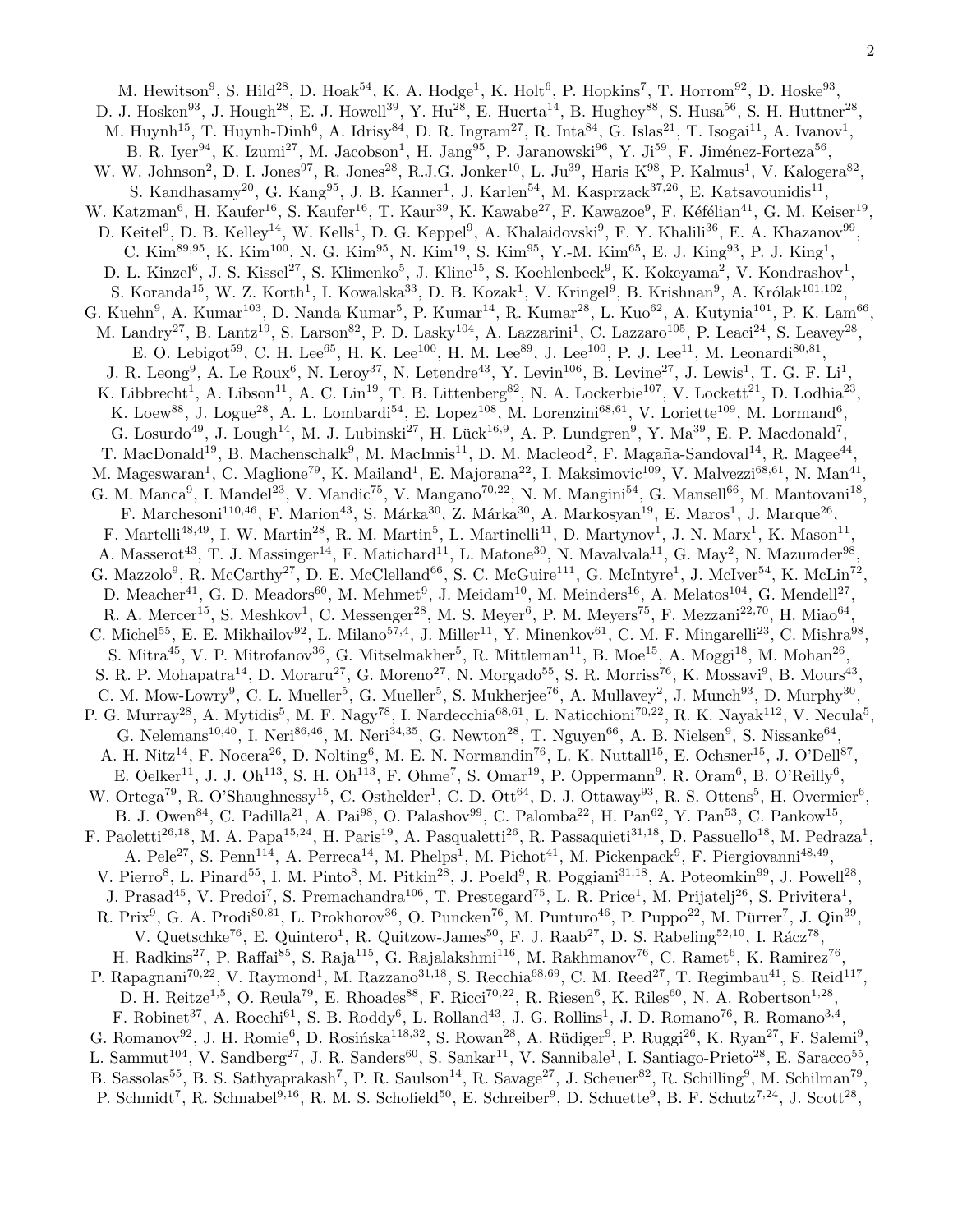S. M. Scott<sup>66</sup>, D. Sellers<sup>6</sup>, A. S. Sengupta<sup>119</sup>, D. Sentenac<sup>26</sup>, V. Sequino<sup>68,61</sup>, A. Sergeev<sup>99</sup>, D. A. Shaddock<sup>66</sup>, S. Shah<sup>10,40</sup>, M. S. Shahriar<sup>82</sup>, M. Shaltev<sup>9</sup>, Z. Shao<sup>1</sup>, B. Shapiro<sup>19</sup>, P. Shawhan<sup>53</sup>, D. H. Shoemaker<sup>11</sup>, T. L. Sidery<sup>23</sup>, K. Siellez<sup>41</sup>, X. Siemens<sup>15</sup>, D. Sigg<sup>27</sup>, D. Simakov<sup>9</sup>, A. Singer<sup>1</sup>, L. Singer<sup>1</sup>, R. Singh<sup>2</sup>, A. M. Sintes<sup>56</sup>, B. J. J. Slagmolen<sup>66</sup>, J. Slutsky<sup>38</sup>, J. R. Smith<sup>21</sup>, M. R. Smith<sup>1</sup>, R. J. E. Smith<sup>1</sup>, N. D. Smith-Lefebvre<sup>1</sup>, E. J. Son<sup>113</sup>, B. Sorazu<sup>28</sup>, T. Souradeep<sup>45</sup>, A. Staley<sup>30</sup>, J. Stebbins<sup>19</sup>, M. Steinke<sup>9</sup>, J. Steinlechner<sup>9,28</sup>, S. Steinlechner<sup>9,28</sup>, B. C. Stephens<sup>15</sup>, S. Steplewski<sup>44</sup>, S. Stevenson<sup>23</sup>, R. Stone<sup>76</sup>, D. Stops<sup>23</sup>, K. A. Strain<sup>28</sup>, N. Straniero<sup>55</sup>, S. Strigin<sup>36</sup>, R. Sturani<sup>120</sup>, A. L. Stuver<sup>6</sup>, T. Z. Summerscales<sup>121</sup>, S. Susmithan<sup>39</sup>, P. J. Sutton<sup>7</sup>, B. Swinkels<sup>26</sup>, M. Tacca<sup>29</sup>, D. Talukder<sup>50</sup>, D. B. Tanner<sup>5</sup>, J. Tao<sup>2</sup>, S. P. Tarabrin<sup>9</sup>, R. Taylor<sup>1</sup>, G. Tellez<sup>76</sup>, M. P. Thirugnanasambandam<sup>1</sup>, M. Thomas<sup>6</sup>, P. Thomas<sup>27</sup>, K. A. Thorne<sup>6</sup>, K. S. Thorne<sup>64</sup>, E. Thrane<sup>1</sup>, V. Tiwari<sup>5</sup>, K. V. Tokmakov<sup>107</sup>, C. Tomlinson<sup>77</sup>, M. Tonelli<sup>31,18</sup>, C. V. Torres<sup>76</sup>, C. I. Torrie<sup>1,28</sup>, F. Travasso<sup>86,46</sup>, G. Traylor<sup>6</sup>, M. Tse<sup>30</sup>, D. Tshilumba<sup>71</sup>, H. Tuennermann<sup>9</sup>, D. Ugolini<sup>122</sup>, C. S. Unnikrishnan<sup>116</sup>, A. L. Urban<sup>15</sup>, S. A. Usman<sup>14</sup>, H. Vahlbruch<sup>16</sup>, G. Vajente<sup>31,18</sup>, G. Valdes<sup>76</sup>, M. Vallisneri<sup>64</sup>, M. van Beuzekom<sup>10</sup>, J. F. J. van den Brand<sup>52,10</sup>, C. Van Den Broeck<sup>10</sup>, M. V. van der Sluys<sup>10,40</sup>, J. van Heijningen<sup>10</sup>, A. A. van Veggel<sup>28</sup>, S. Vass<sup>1</sup>, M. Vasúth<sup>78</sup>, R. Vaulin<sup>11</sup>, A. Vecchio<sup>23</sup>, G. Vedovato<sup>105</sup>, J. Veitch<sup>10</sup>, P. J. Veitch<sup>93</sup>, K. Venkateswara<sup>123</sup>, D. Verkindt<sup>43</sup>, F. Vetrano<sup>48,49</sup>, A. Viceré<sup>48,49</sup>, R. Vincent-Finley<sup>111</sup>, J.-Y. Vinet<sup>41</sup>, S. Vitale<sup>11</sup>, T. Vo<sup>27</sup>, H. Vocca<sup>86,46</sup>, C. Vorvick<sup>27</sup>, W. D. Vousden<sup>23</sup>, S. P. Vyachanin<sup>36</sup>, A. R. Wade<sup>66</sup>, L. Wade<sup>15</sup>, M. Wade<sup>15</sup>, M. Walker<sup>2</sup>, L. Wallace<sup>1</sup>, S. Walsh<sup>15</sup>, M. Wang<sup>23</sup>, X. Wang<sup>59</sup>, R. L. Ward<sup>66</sup>, M. Was<sup>9</sup>, B. Weaver<sup>27</sup>, L.-W. Wei<sup>41</sup>, M. Weinert<sup>9</sup>, A. J. Weinstein<sup>1</sup>, R. Weiss<sup>11</sup>, T. Welborn<sup>6</sup>, L. Wen<sup>39</sup>, P. Wessels<sup>9</sup>, M. West<sup>14</sup>, T. Westphal<sup>9</sup>, K. Wette<sup>9</sup>, J. T. Whelan<sup>124</sup>, S. E. Whitcomb<sup>1,39</sup>, D. J. White<sup>77</sup>, B. F. Whiting<sup>5</sup>, K. Wiesner<sup>9</sup>, C. Wilkinson<sup>27</sup>, K. Williams<sup>111</sup>, L. Williams<sup>5</sup>, R. Williams<sup>1</sup>, T. D. Williams<sup>125</sup>, A. R. Williamson<sup>7</sup>, J. L. Willis<sup>126</sup>, B. Willke<sup>16,9</sup>, M. Wimmer<sup>9</sup>, W. Winkler<sup>9</sup>, C. C. Wipf<sup>11</sup>, A. G. Wiseman<sup>15</sup>, H. Wittel<sup>9</sup>, G. Woan<sup>28</sup>, N. Wolovick<sup>79</sup>, J. Worden<sup>27</sup>, Y. Wu<sup>5</sup>, J. Yablon<sup>82</sup>, I. Yakushin<sup>6</sup>, W. Yam<sup>11</sup>, H. Yamamoto<sup>1</sup>, C. C. Yancey<sup>53</sup>, H. Yang<sup>64</sup>, S. Yoshida<sup>125</sup>, M. Yvert<sup>43</sup>, A. Zadrožny<sup>101</sup>, M. Zanolin<sup>88</sup>, J.-P. Zendri<sup>105</sup>, Fan Zhang<sup>11,59</sup>, L. Zhang<sup>1</sup>, C. Zhao<sup>39</sup>, H. Zhu<sup>84</sup>, X. J. Zhu<sup>39</sup>, M. E. Zucker<sup>11</sup>, S. Zuraw<sup>54</sup>, J. Zweizig<sup>1</sup> (The LIGO Scientific Collaboration and the Virgo Collaboration)

R. L. Aptekar<sup>127</sup>, J. L. Atteia<sup>128,129</sup>, T. Cline<sup>39</sup>, V. Connaughton<sup>130</sup>, D. D. Frederiks<sup>127</sup>, S. V. Golenetskii<sup>127</sup>, K. Hurley<sup>131</sup>, H. A. Krimm<sup>132,133</sup>, M. Marisaldi<sup>134</sup>,

V. D. Pal'shin<sup>127,135</sup>, D. Palmer<sup>136</sup>, D. S. Svinkin<sup>127</sup>, Y. Terada<sup>137</sup>, A. von Kienlin<sup>138</sup>

 $1LIGO, California Institute of Technology, Pasadena, CA 91125, USA$ 

 $2$ Louisiana State University, Baton Rouge, LA  $70803$ , USA

 $3$ Università di Salerno, Fisciano, I-84084 Salerno, Italy

4 INFN, Sezione di Napoli, Complesso Universitario di Monte S.Angelo, I-80126 Napoli, Italy

 $5$ University of Florida, Gainesville, FL 32611, USA

<sup>6</sup>LIGO Livingston Observatory, Livingston, LA 70754, USA

 $7$ Cardiff University, Cardiff, CF24 3AA, United Kingdom

<sup>8</sup>University of Sannio at Benevento, I-82100 Benevento, Italy, and INFN, Sezione di Napoli, I-80100 Napoli, Italy.

 $9$ Albert-Einstein-Institut, Max-Planck-Institut für Gravitationsphysik, D-30167 Hannover, Germany

 $10$ Nikhef, Science Park, 1098 XG Amsterdam, The Netherlands

 $11$ LIGO, Massachusetts Institute of Technology, Cambridge, MA 02139, USA

 $^{12}$ Instituto Nacional de Pesquisas Espaciais, 12227-010 - São José dos Campos, SP, Brazil

 $13$ International Centre for Theoretical Sciences,

Tata Institute of Fundamental Research, Bangalore 560012, India.

<sup>14</sup>Syracuse University, Syracuse, NY 13244, USA

 $15$ University of Wisconsin–Milwaukee, Milwaukee, WI 53201, USA

 $16$ Leibniz Universität Hannover, D-30167 Hannover, Germany

 $17$ Università di Siena, I-53100 Siena, Italy

<sup>18</sup>INFN, Sezione di Pisa, I-56127 Pisa, Italy

<sup>19</sup>Stanford University, Stanford, CA 94305, USA

 $^{20}$ The University of Mississippi, University, MS 38677, USA

 $^{21}$ California State University Fullerton, Fullerton, CA 92831, USA

<sup>22</sup>INFN, Sezione di Roma, I-00185 Roma, Italy

 $^{23}$ University of Birmingham, Birmingham, B15 2TT, United Kingdom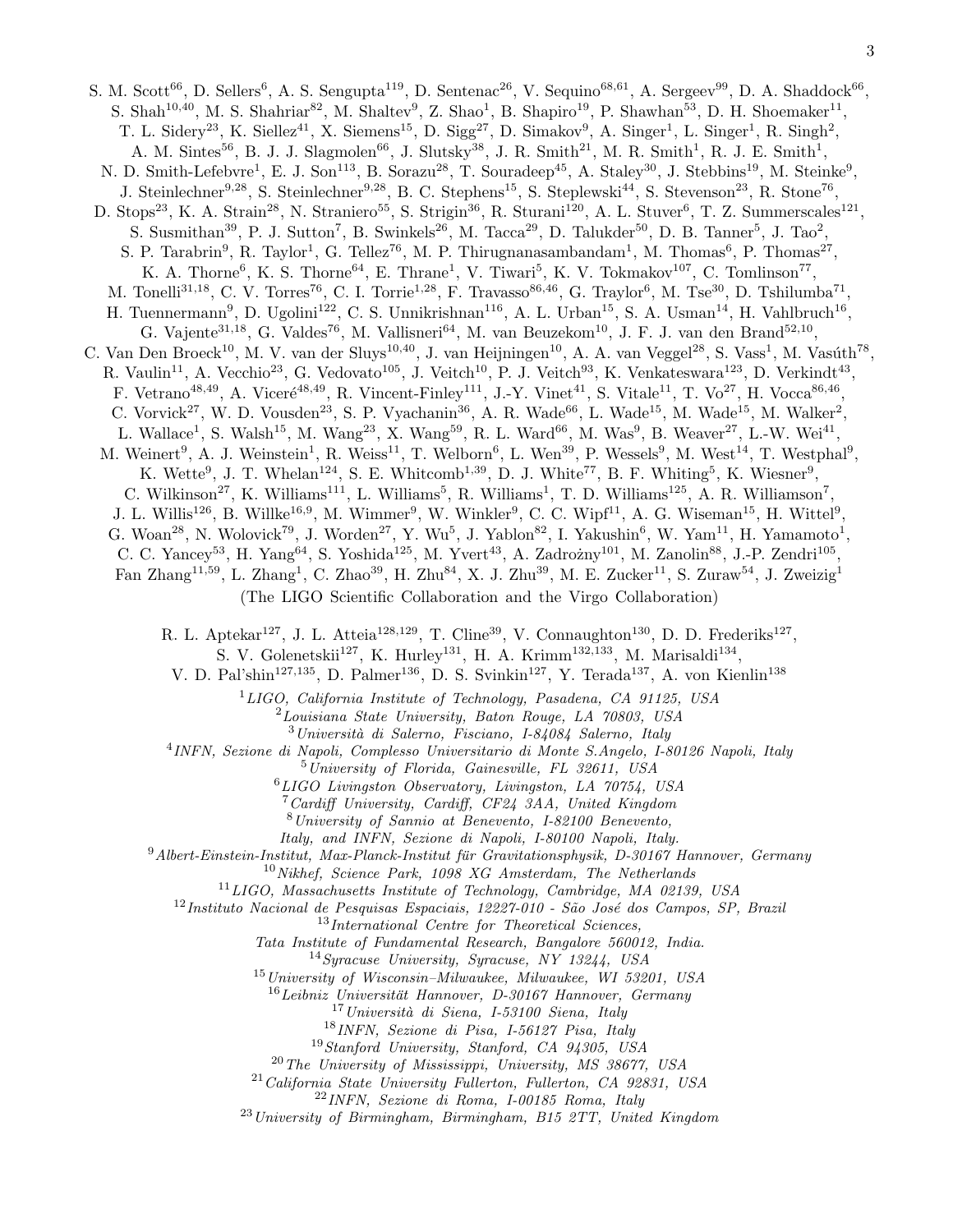<sup>24</sup>Albert-Einstein-Institut, Max-Planck-Institut für Gravitationsphysik, D-14476 Golm, Germany Montana State University, Bozeman, MT 59717, USA

 $^{26}$ European Gravitational Observatory (EGO), I-56021 Cascina, Pisa, Italy

LIGO Hanford Observatory, Richland, WA 99352, USA

 $^{28}$  SUPA, University of Glasgow, Glasgow, G12 8QQ, United Kingdom

APC, AstroParticule et Cosmologie, Université Paris Diderot,

CNRS/IN2P3, CEA/Irfu, Observatoire de Paris, Sorbonne Paris Cité,

10, rue Alice Domon et Léonie Duquet, F-75205 Paris Cedex 13, France

Columbia University, New York, NY 10027, USA

Università di Pisa, I-56127 Pisa, Italy

CAMK-PAN, 00-716 Warsaw, Poland

Astronomical Observatory Warsaw University, 00-478 Warsaw, Poland

Università degli Studi di Genova, I-16146 Genova, Italy

INFN, Sezione di Genova, I-16146 Genova, Italy

Moscow State University, Moscow, 119992, Russia

 $37 LAL$ , Université Paris-Sud, IN2P3/CNRS, F-91898 Orsay, France

NASA/Goddard Space Flight Center, Greenbelt, MD 20771, USA

University of Western Australia, Crawley, WA 6009, Australia

 $^{40}$ Department of Astrophysics/IMAPP, Radboud University Nijmegen,

P.O. Box 9010, 6500 GL Nijmegen, The Netherlands

 $^{41}$ Université Nice-Sophia-Antipolis, CNRS, Observatoire de la Côte d'Azur, F-06304 Nice, France

 $^{42}$ Institut de Physique de Rennes, CNRS, Université de Rennes 1, F-35042 Rennes, France

Laboratoire d'Annecy-le-Vieux de Physique des Particules (LAPP),

Université de Savoie, CNRS/IN2P3, F-74941 Annecy-le-Vieux, France

Washington State University, Pullman, WA 99164, USA

 $^{45}$ Inter-University Centre for Astronomy and Astrophysics, Pune - 411007, India

INFN, Sezione di Perugia, I-06123 Perugia, Italy

<sup>47</sup> Yukawa Institute for Theoretical Physics, Kyoto University, Kyoto 606-8502, Japan

 $^{48}$ Università degli Studi di Urbino 'Carlo Bo', I-61029 Urbino, Italy

INFN, Sezione di Firenze, I-50019 Sesto Fiorentino, Firenze, Italy

University of Oregon, Eugene, OR 97403, USA

Laboratoire Kastler Brossel, ENS, CNRS, UPMC,

Universit´e Pierre et Marie Curie, F-75005 Paris, France

VU University Amsterdam, 1081 HV Amsterdam, The Netherlands

University of Maryland, College Park, MD 20742, USA

University of Massachusetts Amherst, Amherst, MA 01003, USA

 $^{55}$ Laboratoire des Matériaux Avancés (LMA), IN2P3/CNRS,

Université de Lyon, F-69622 Villeurbanne, Lyon, France

Universitat de les Illes Balears, E-07122 Palma de Mallorca, Spain

Universit`a di Napoli 'Federico II', Complesso Universitario di Monte S.Angelo, I-80126 Napoli, Italy

Canadian Institute for Theoretical Astrophysics,

University of Toronto, Toronto, Ontario, M5S 3H8, Canada

Tsinghua University, Beijing 100084, China

University of Michigan, Ann Arbor, MI 48109, USA

INFN, Sezione di Roma Tor Vergata, I-00133 Roma, Italy

National Tsing Hua University, Hsinchu Taiwan 300

Charles Sturt University, Wagga Wagga, NSW 2678, Australia

Caltech-CaRT, Pasadena, CA 91125, USA

 $65Pusan National University, Busan 609-735, Korea$ 

Australian National University, Canberra, ACT 0200, Australia

Carleton College, Northfield, MN 55057, USA

Università di Roma Tor Vergata, I-00133 Roma, Italy

INFN, Gran Sasso Science Institute, I-67100 L'Aquila, Italy

 $^{70}$ Università di Roma 'La Sapienza', I-00185 Roma, Italy

University of Brussels, Brussels 1050 Belgium

Sonoma State University, Rohnert Park, CA 94928, USA

The George Washington University, Washington, DC 20052, USA

University of Cambridge, Cambridge, CB2 1TN, United Kingdom

University of Minnesota, Minneapolis, MN 55455, USA

The University of Texas at Brownsville, Brownsville, TX 78520, USA

The University of Sheffield, Sheffield S10 2TN, United Kingdom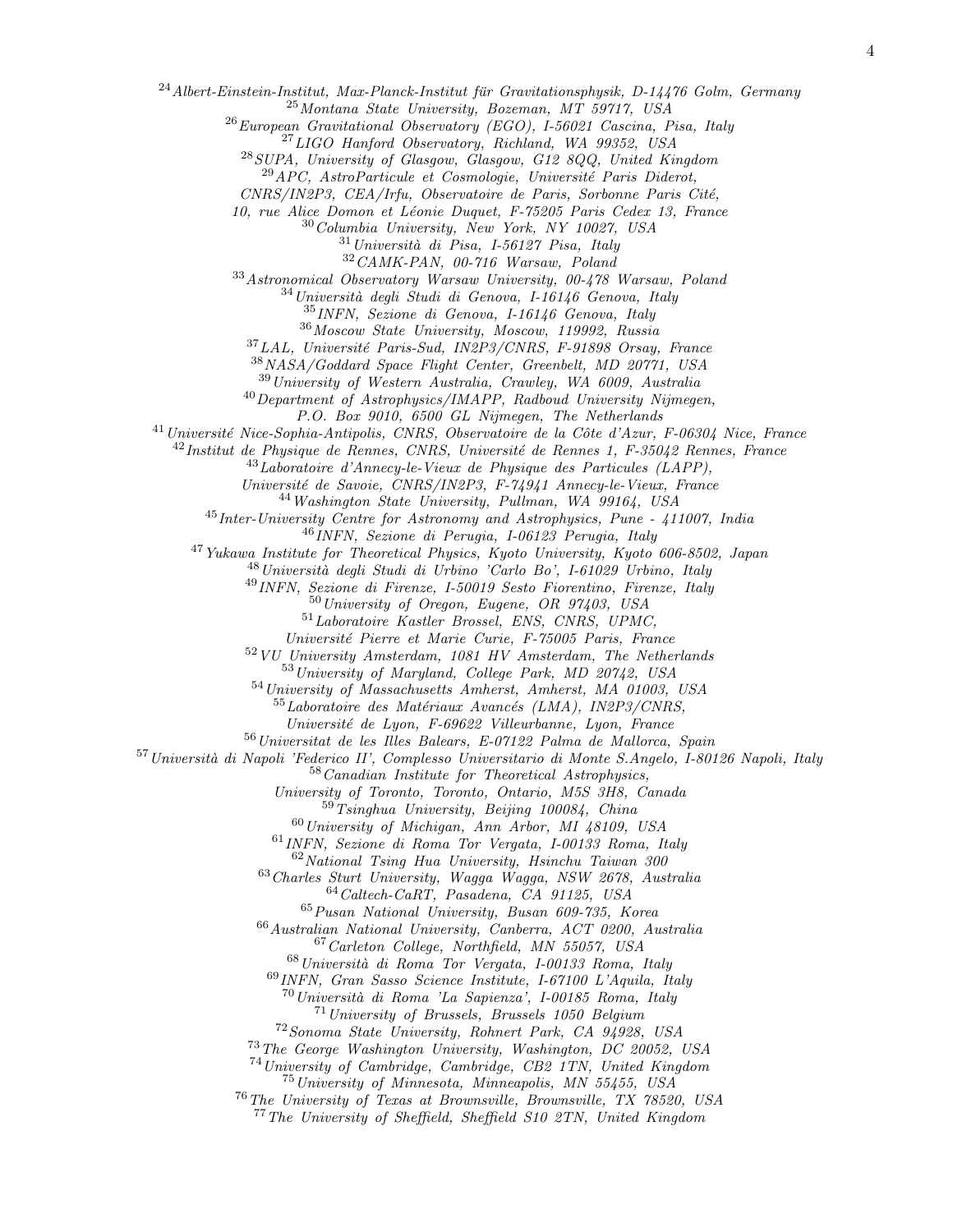$^{78}$  Wigner RCP, RMKI, H-1121 Budapest, Konkoly Thege Miklós út 29-33, Hungary

Argentinian Gravitational Wave Group, Cordoba Cordoba 5000, Argentina

Università di Trento, I-38050 Povo, Trento, Italy

INFN, Gruppo Collegato di Trento, I-38050 Povo, Trento, Italy

Northwestern University, Evanston, IL 60208, USA

Montclair State University, Montclair, NJ 07043, USA

The Pennsylvania State University, University Park, PA 16802, USA

 $85\,MTA$  Eötvös University, 'Lendulet' A. R. G., Budapest 1117, Hungary

Universit`a di Perugia, I-06123 Perugia, Italy

Rutherford Appleton Laboratory, HSIC, Chilton, Didcot, Oxon, OX11 0QX, United Kingdom

 $^{88}$ Embry-Riddle Aeronautical University, Prescott, AZ 86301, USA

Seoul National University, Seoul 151-742, Korea

Perimeter Institute for Theoretical Physics, Waterloo, Ontario, N2L 2Y5, Canada

 $^{91}$ American University, Washington, DC 20016, USA

College of William and Mary, Williamsburg, VA 23187, USA

University of Adelaide, Adelaide, SA 5005, Australia

Raman Research Institute, Bangalore, Karnataka 560080, India

Korea Institute of Science and Technology Information, Daejeon 305-806, Korea

Białystok University, 15-424 Białystok, Poland

University of Southampton, Southampton, SO17 1BJ, United Kingdom

IISER-TVM, CET Campus, Trivandrum Kerala 695016, India

Institute of Applied Physics, Nizhny Novgorod, 603950, Russia

 $^{100}$ Hanyang University, Seoul 133-791, Korea

NCBJ, 05-400 Swierk-Otwock, Poland

IM-PAN, 00-956 Warsaw, Poland

Institute for Plasma Research, Bhat, Gandhinagar 382428, India

The University of Melbourne, Parkville, VIC 3010, Australia

INFN, Sezione di Padova, I-35131 Padova, Italy

Monash University, Victoria 3800, Australia

SUPA, University of Strathclyde, Glasgow, G1 1XQ, United Kingdom

Louisiana Tech University, Ruston, LA 71272, USA

ESPCI, CNRS, F-75005 Paris, France

 $^{110}$ Università di Camerino, Dipartimento di Fisica, I-62032 Camerino, Italy

 $^{111}$ Southern University and A&M College, Baton Rouge, LA 70813, USA

IISER-Kolkata, Mohanpur, West Bengal 741252, India

<sup>113</sup>National Institute for Mathematical Sciences, Daejeon 305-390, Korea

Hobart and William Smith Colleges, Geneva, NY 14456, USA

 $115 RRCAT$ , Indore MP 452013, India

Tata Institute for Fundamental Research, Mumbai 400005, India

SUPA, University of the West of Scotland, Paisley, PA1 2BE, United Kingdom

Institute of Astronomy, 65-265 Zielona Góra, Poland

 $1^{19}$ Indian Institute of Technology, Gandhinagar Ahmedabad Gujarat 382424, India

Instituto de Física Teórica, Univ. Estadual Paulista/ICTP South American

Institute for Fundamental Research, São Paulo SP 01140-070, Brazil

 $^{121}$ Andrews University, Berrien Springs, MI 49104, USA

<sup>122</sup> Trinity University, San Antonio, TX 78212, USA

University of Washington, Seattle, WA 98195, USA

Rochester Institute of Technology, Rochester, NY 14623, USA

Southeastern Louisiana University, Hammond, LA 70402, USA

Abilene Christian University, Abilene, TX 79699, USA

<sup>127</sup> Ioffe Physical-Technical Institute, St. Petersburg, 194021, Russian Federation

Université de Toulouse; UPS-OMP; IRAP; Toulouse, France

 $129 \text{ CNRS}; \text{ IRAP}; 14, \text{ avenue}$  Edouard Belin, F-31400 Toulouse, France

<sup>130</sup>CSPAR, University of Alabama in Huntsville, Huntsville, Alabama, USA

 $^{131}$  University of California-Berkeley, Space Sciences Lab,  $\gamma$  Gauss Way, Berkeley, CA 94720, USA

Center for Research and Exploration in Space Science and Technology

(CRESST) and NASA Goddard Space Flight Center, Greenbelt, MD 20771 USA

Universities Space Research Association, 7178 Columbia Gateway Drive Columbia, MD 21046 USA

INAF-IASF Bologna, Via P. Gobetti 101, 40129 Bologna, Italy

St. Petersburg State Polytechnical University, 195251, St. Petersburg, Russia

Los Alamos National Laboratory, Los Alamos, NM 87545 USA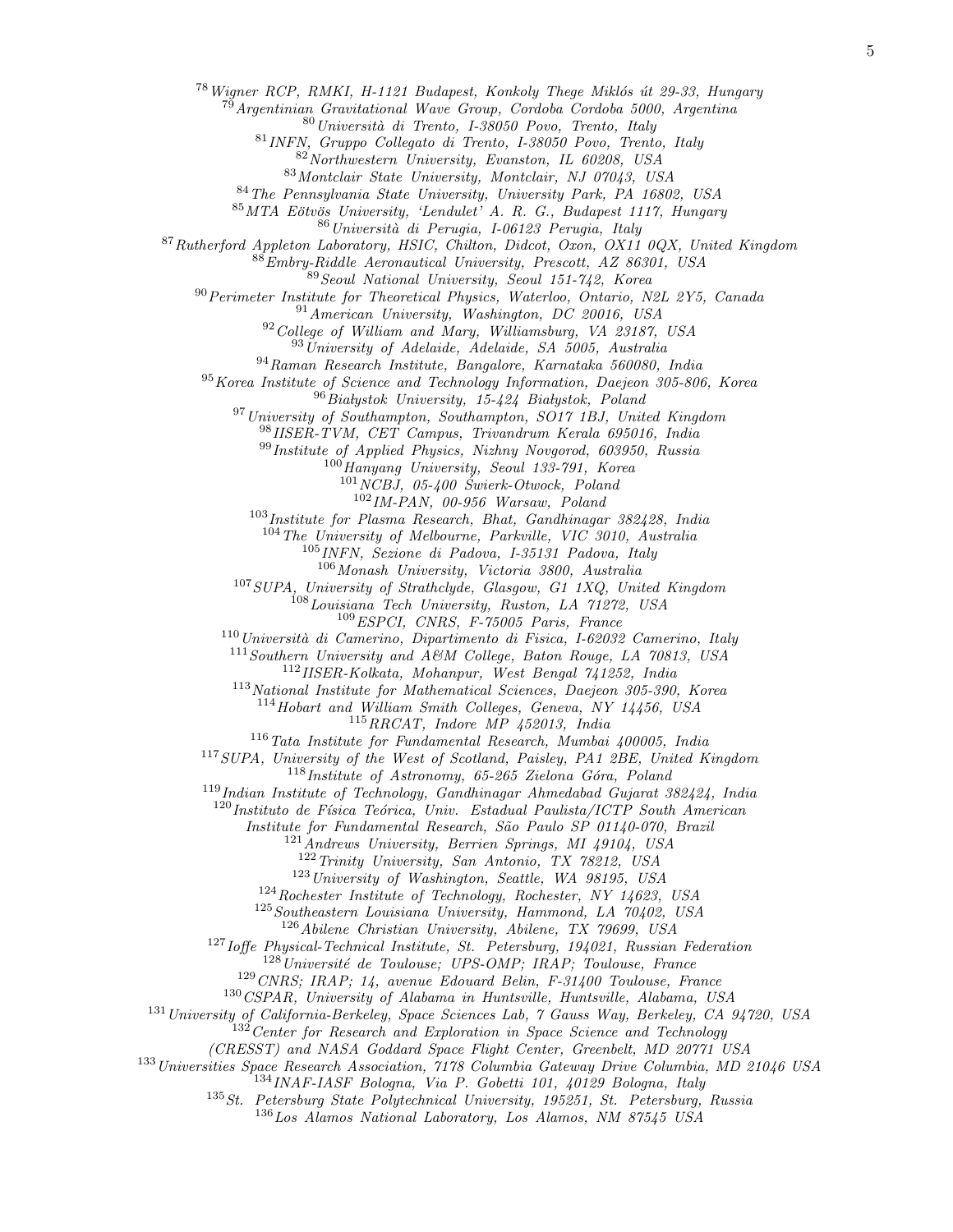## <sup>137</sup> Graduate School of Science and Engineering, Saitama University, Saitama City Japan  $138$  Max-Planck-Institut für extraterrestrische Physik, Giessenbachstrasse 1, 85748 Garching, Germany

We present the results of a search for gravitational waves associated with 223 gamma-ray bursts (GRBs) detected by the InterPlanetary Network (IPN) in 2005–2010 during LIGO's fifth and sixth science runs and Virgo's first, second and third science runs. The IPN satellites provide accurate times of the bursts and sky localizations that vary significantly from degree scale to hundreds of square degrees. We search for both a well–modeled binary coalescence signal, the favored progenitor model for short GRBs, and for generic, unmodeled gravitational wave bursts. Both searches use the event time and sky localization to improve the gravitationalwave search sensitivity as compared to corresponding all–time, all–sky searches. We find no evidence of a gravitational-wave signal associated with any of the IPN GRBs in the sample, nor do we find evidence for a population of weak gravitational-wave signals associated with the GRBs. For all IPN–detected GRBs, for which a sufficient duration of quality gravitational-wave data is available, we place lower bounds on the distance to the source in accordance with an optimistic assumption of gravitational-wave emission energy of  $10^{-2}M_{\odot}c^2$  at 150 Hz, and find a median of 13 Mpc. For the 27 short-hard GRBs we place 90% confidence exclusion distances to two source models: a binary neutron star coalescence, with a median distance of 12 Mpc, or the coalescence of a neutron star and black hole, with a median distance of 22 Mpc. Finally, we combine this search with previously published results to provide a population statement for GRB searches in first–generation LIGO and Virgo gravitational-wave detectors, and a resulting examination of prospects for the advanced gravitational–wave detectors.

PACS numbers: 04.80.Nn, 07.05.Kf, 95.85.Sz

Gamma-ray bursts (GRBs) are amongst the most energetic electromagnetic astrophysical phenomena. They fall into two commonly accepted groups depending on their duration and spectral hardness [\[1,](#page-13-0) [2\]](#page-13-1) and are referred to as "short" or "long". Short GRBs (duration less than 2s; hard spectra) are believed to be produced by the mergers of either double neutron star or neutron star-black hole binaries [\[1\]](#page-13-0) and the recent observation of a kilonova associated with GRB130603B [\[3,](#page-13-2) [4\]](#page-13-3) lends support to this hypothesis. Such compact binary coalescences generate strong gravitational waves (GWs) in the sensitive frequency band of Earthbased gravitational-wave detectors [\[5,](#page-13-4) [6\]](#page-13-5). The detection of gravitational waves associated with a short GRB would provide direct evidence that the progenitor is indeed a coalescing compact binary as well as distinguish between a double neutron star (NSNS) and neutron star-black hole (NSBH) progenitor. Long GRBs (duration greater than 2s; soft spectra) models are mostly related to the collapse of rapidly rotating massive stars. The extreme conditions encountered in such objects may make the system susceptible to a variety of rotational instabilities that may emit up to  $10^{-2} M_{\odot} c^2$  through GW radiation [\[7,](#page-13-6) [8\]](#page-13-7).

Between 2005 and 2010, the first generation of large scale interferometric gravitational-wave detectors, LIGO, Virgo and GEO, were operating at, or close to, their design sensitivities. During these runs, the detectors had a sensitivity out to tens of Mpc for binary mergers  $[9-12]$  $[9-12]$  and other transients emitting  $10^{-2} M_{\odot} c^2$  in gravitational waves [\[13–](#page-13-10)[15\]](#page-13-11).

Although it is expected that most GRB progenitors

observed by gamma-ray detectors will be at distances too large for the resulting gravitational-wave signals to be detectable by initial LIGO and Virgo [\[16,](#page-13-12) [17\]](#page-13-13), it is possible that in the GRB data set under study that one might be within the range of the detectors. For example, the smallest observed redshift to date of an optical GRB afterglow is  $z = 0.0085 \approx 36$  Mpc) for GRB 980425 [\[18–](#page-13-14)[20\]](#page-13-15); this would be within the LIGO-Virgo detectable range for some progenitor models. Although GRB 980425 is a long duration soft spectrum GRB, observations seem to suggest that, on average, short–duration GRBs tend to have smaller redshifts than long GRBs  $[21, 22]$  $[21, 22]$  $[21, 22]$ . We therefore search for evidence of a gravitational wave signal associated to any observed short or long GRB for which there is a sufficient duration of high quality data in at least two detectors. By making use of the known time and sky location of the observed GRB, it is possible to significantly reduce the parameters of the search and consequently improve the sensitivity over an all–sky all–time search of the data. Several searches for gravitational waves associated with gamma-ray bursts have been performed in the past using data from both LIGO and Virgo detectors [\[23](#page-13-18)[–27\]](#page-13-19). Indeed, the data from LIGO's fifth and sixth science runs (S5 and S6) and Virgo's first through third science runs (VSR1-3) were analyzed to search for gravitational wave signals associated with both short and long GRBs observed with the Swift BAT and Fermi GBM and LAT detectors [\[28–](#page-13-20)[30\]](#page-13-21). No evidence for a gravitational wave signal was found in these searches.

The InterPlanetary Network (IPN) [\[31\]](#page-13-22), is a group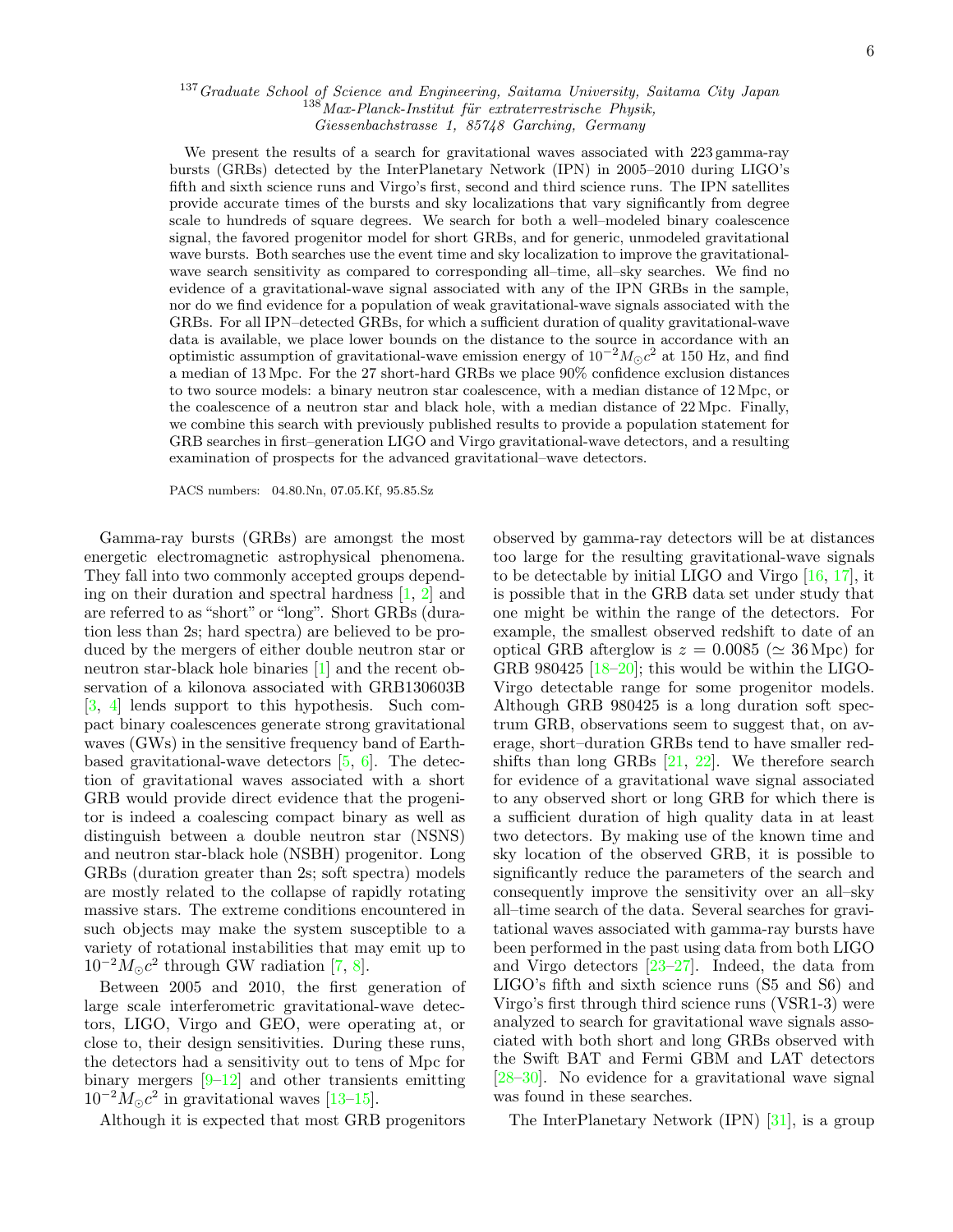of satellites orbiting the Earth, Mars and Mercury and operating, among other equipment on board, gammaray detectors. The IPN, in its current configuration, acts as a quasi–all–sky and full–time gamma-ray burst detector. Thus, the IPN provides an additional population of GRBs which may not be observed solely by Swift or Fermi and tends to detect brighter (therefore, on average, closer) bursts, which are relevant for gravitational wave searches. The IPN provides accurate GRB times as well as sky locations determined by triangulation between the satellites in the network. Depending upon the satellites involved, the localization can vary from less than one square degree to over one thousand. Two short duration GRBs, GRB 051103  $[32, 33]$  $[32, 33]$  $[32, 33]$  and GRB 070201  $[34]$ , were localized by the IPN with error boxes overlapping the M81 galaxy at 3.6 Mpc and the Andromeda galaxy (M31) at 770 kpc, respectively. The gravitational wave data around the times of these GRBs were analyzed in [\[35\]](#page-13-26) and [\[36\]](#page-13-27), respectively. The non–detection of associated gravitational waves ruled out the progenitor object being a binary merger in M81 or M31 with over 99% confidence.

In this paper we present the results of a targeted search for gravitational waves around the burst trigger times of 223 additional gamma-ray bursts, including 27 short GRBs, localized by the InterPlanetary Network (IPN) during both LIGO's fifth and Virgo's first science runs (S5/VSR1) and LIGO's sixth and Virgo's second and third science runs (S6/VSR2-3). The search for gravitational wave bursts (GWBs) is performed on all the GRBs, short or long, for which we have good–quality gravitational wave data, regardless of the localization error box size. In addition, a search for a binary merger signal is performed for the 27 short hard GRBs for which there was sufficiently good sky localization to make the search tractable.

We find no evidence for a gravitational wave candidate associated with any of the IPN GRBs in this sample, and statistical analyses of the GRB sample rule out the presence of a collective signature of weak gravitational waves associated with the GRB population. We place lower bounds on the distance to the progenitor for each GRB, and constrain the fraction of the observed GRB population at low redshifts. Additionally, we combine the results presented here with those from previous analyses to provide a comprehensive limit from all of the GRB searches. Using this, we extrapolate to the future advanced detector network and show that the observation of a gravitational wave signal associated with a GRB is possible, but by no means guaranteed and the continued all sky coverage provided by the IPN will increase these chances.

7

## GRB SAMPLE

The Interplanetary Network (IPN) is a group of spacecraft equipped with gamma-ray detectors used to localize gamma-ray bursts (GRBs) and soft gamma repeaters (SGRs, or magnetars). The IPN has contributed burst data to LIGO since the initial engineering runs in 2001. At the time of this combined search, nine spacecraft contribute their data: Wind, Mars Odyssey, MESSENGER, INTEGRAL, RHESSI, Swift, Suzaku, AGILE and Fermi.

The astronomical locations of GRBs are determined by comparing the relative arrival times of the signal at the spacecraft. The precision is inversely proportional to the spacecraft separations, among other things, so that the localization accuracy of a network with baselines of thousands of light-seconds can be equal to or superior to that of any other technique. A description of the error box construction process can be found in [\[37\]](#page-13-28) and, specific to our search, in [\[38\]](#page-13-29). The light curves, energy spectra, and localizations of all the bursts in our sample were examined to eliminate the possibility of contamination by magnetar bursts or solar flares. None of these events have been followed– up by X–ray or optical telescopes so no information on afterglows or possible host galaxies and associated redshifts is available. The full list of GRBs and their parameters can be found in the supplementary material associated to the paper.

The classification of GRBs into long or short typically uses the  $T_{90}$  duration for a given detector. This is defined as the time interval over which 90% of the total background-subtracted photon counts are accumulated. However this time depends on the energy range the detector is sensitive to, and may therefore vary across the satellites observing the bursts. Since the IPN bursts are observed by a set of different detectors with different sensitivities, to quote a single  $T_{90}$  for them could be misleading. Even when a single detector measures this time, it is possible to get different numbers for the same burst depending on the arrival angle, which affects the sensitivity as a function of energy. In this analysis, where possible, we have used the classification provided by [\[39\]](#page-13-30), based on observations with Konus–Wind. We note that the set of short bursts observed by Konus is split into type I (likely merger scenario), possibly with extended emission, and type II (collapsar). For the modeled search, we only analyzed the type I bursts. For bursts not observed by Konus, the  $T_{90}$  observed by Suzaku was used and in cases where this was not available, a by– eye estimate of duration from another mission with good sensitivity (such as Swift or INTEGRAL) was used. In these cases, any burst with a  $T_{90}$  under two seconds was classified as short. The unmodeled search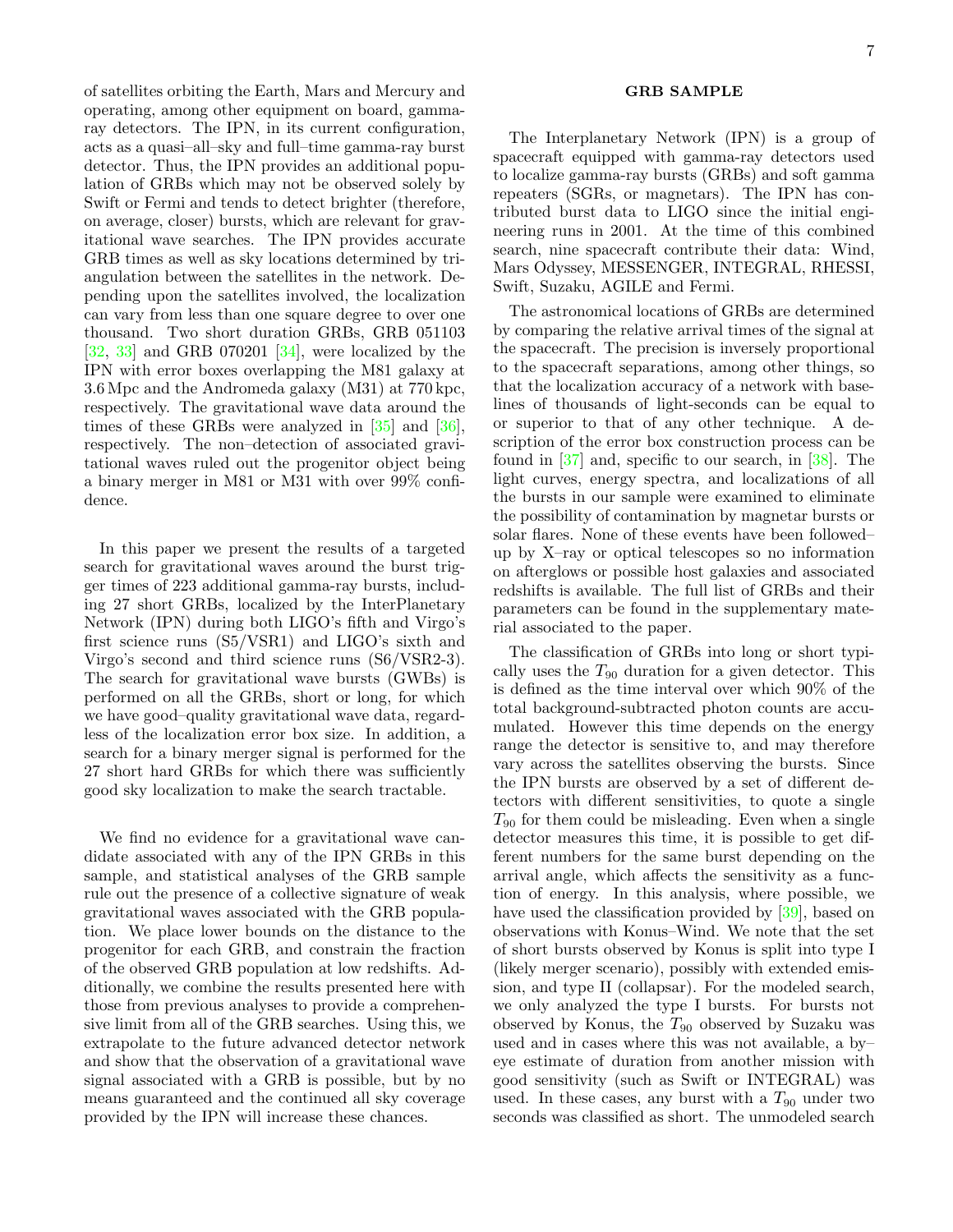uses many minutes of data around the given time of the burst whereas the modeled search uses a small six– second window around "short" bursts to search for the binary coalescence, due to the predicted time difference between merger and GRB emission. It is therefore important that the time of arrival at the Earth be calculated as accurately as possible for these bursts. When the burst is observed by a near–Earth satellite, this is straightforward and approximated to the spacecraft time. However, for some poorly localized GRBs only observed by distant satellites, the uncertainty in the Earth–crossing time can be up to approximately five seconds.

Only the GRBs that occurred when two or more of the LIGO and Virgo detectors were operating in a stable configuration are analyzed. Gravitational-wave data segments that are flagged as being of poor quality are excluded from the analysis. Thus, although the IPN observed over 600 bursts during the period of interest, only 223 could be analyzed, of which 27 are classified as short. This nevertheless constitutes the largest GRB sample used to date in such a study.

## GRAVITATIONAL WAVE DETECTORS

In this paper, we discuss results obtained from analyzing data collected by the initial LIGO and Virgo gravitational wave detectors. There were three LIGO detectors: a 4 km and a 2 km detector, both at Hanford, WA (referred to as H1 and H2, respectively) and another 4 km detector in Livingston, LA (L1). The Virgo detector is a 3 km detector located in Cascina, Italy. Details of these detectors can be found in [\[40\]](#page-13-31) and [\[41\]](#page-13-32). From 2005–2010, these detectors were operating at or near design sensitivity. The fifth LIGO Science Run (S5) took place from November 2005 to August 2007 and the sixth science run (S6) ran from June 2009 to October 2010. The second Hanford detector (H2) was not operational during S6. Virgo operated three distinct science runs during this time: VSR1 ran from May to October 2007, VSR2 ran from July 2009 to January 2010 and VSR3 ran from August to October 2010.

The existence of multiple, widely separated detectors around the globe aids our ability to localize signals in blind, all–sky searches. Additionally, noise artefacts in the detectors caused by terrestrial disturbances are likely to be uncorrelated between the detectors, aiding the ability to distinguish true signals from the noise background. The Hanford and Livingston detectors are separated by 3000 km which corresponds to 10 ms travel-time for light, or gravitational waves. The Hanford and Virgo observatories are separated by 27 ms and the Livingston and Virgo observatories by 26 ms.

#### SEARCH METHODOLOGY

The methods used to search for binary merger signals and GWBs are largely the same as for the previous analysis described in [\[30\]](#page-13-21). The one major change is the necessity to search the variably shaped, irregularly sized error regions provided by the IPN localizations. We begin by describing how that is done and then provide a brief review of the remainder of the analysis details, referring the reader to [\[30\]](#page-13-21) for more details.

Covering the error boxes— The analysis of the gravitational–wave data depends on the assumed sky direction to the GRB, since the data must be time–shifted according to the expected time-of-arrival at each detector. This is also weighted by the response of each GW detector to the assumed sky direction. Each GRB localization error box corresponds to a  $3-\sigma$  region determined by the intersection of the IPN timing annuli, with a construction process described in detail in [\[38\]](#page-13-29). However, most of these IPN error regions are larger than the directional resolution of the GW detector network. Thus, to maximize the likelihood of finding a gravitational-wave signal associated with the GRB, we perform a discrete search across the entire IPN error box by populating it with a grid of points and repeating the search at each of these points. The GW detectors have a timing resolution of  $\sim 0.5$  ms, corresponding to a spatial resolution of a few degrees. Therefore, we chose search point separations of approximately 3.6 degrees when only LIGO interferometers' data were used in the search and 1.8 degrees when the more widely separated Virgo detector was also used. The probability distributions of search points over the error boxes were chosen Gaussian for long bursts (to assure that there are proportionally more points for those positions with larger probabilities of containing a signal) and uniform for short bursts (no assumptions made in terms of signal origin within the error box). Short GRBs which could not be localized to better than a few hundred square degrees were not analyzed in the modeled search due to high computational requirements and the negligible increase in sensitivity rendered by a targeted search. We use simulated signals to determine the sensitivity of our searches. We distribute these over the IPN error boxes, with the density of simulations weighted according to the estimated source position probability distribution. This assures that there are proportionally more simulations for those positions with larger probabilities of being the true GRB signal location.

During the S5 run, two LIGO detectors, H1 and H2, were operational at the Hanford site. There are a number of bursts for which the only available gravitational wave data are from these two detectors. Since the detectors are co-located and co-aligned, it is not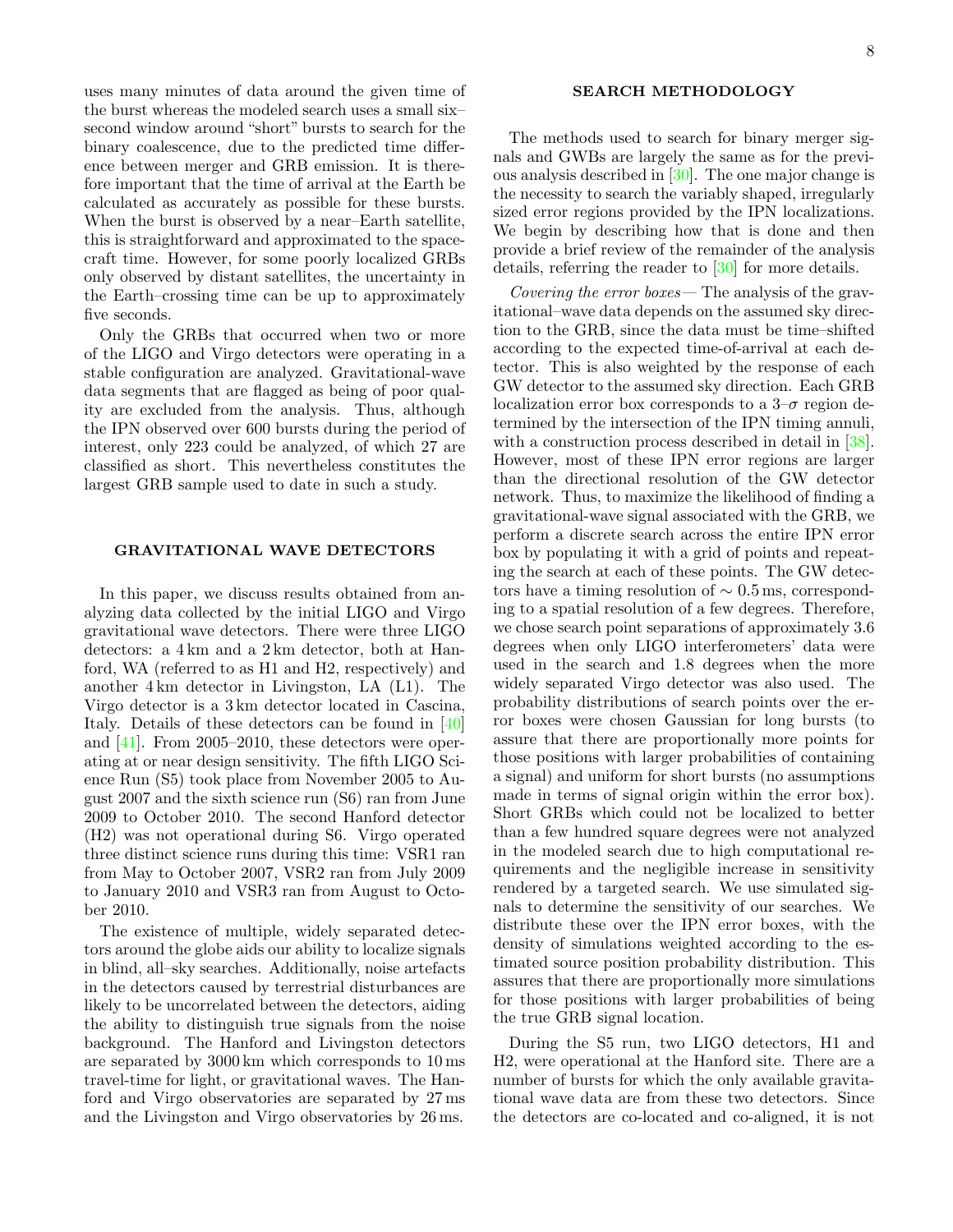possible to distinguish different sky locations based on the observed gravitational wave signal. In this case, there is no need to perform an explicit search over the error box and, for the binary search, all such GRBs can be analyzed.

Search for GWs from a compact binary progenitor— For the binary merger progenitor model, it is believed that the delay between the merger and the emission of gamma–rays will be small [see discussion in [\[30\]](#page-13-21). We therefore search for binary coalescences with a merger time between 5s prior to the GRB and 1s afterwards. This is wide enough to allow for potential precursors, some uncertainties in the emission model and in the arrival time of the electromagnetic signal at the IPN spacecraft, as well as for the differences in sensitivity of the IPN detectors. In addition, we require a minimum of 40 minutes of data available around the time of the GRB. This ensures both that the detectors were operating stably at the time as well as providing a set of comparable data which can be used to estimate the background of noise events.

For the short GRBs, the data streams from the operational detectors are combined coherently and searched by matched-filtering against a bank of binary merger gravitational waveforms, as described in [\[42\]](#page-13-33). The gravitational waveform emitted by a binary system depends on the masses and spins of the NS and its companion (either NS or BH), as well as on the distance to the source, its sky position, inclination angle, and the polarization angle of the orbital axis. As described above, we tile the sky region with a fixed set of points to search, and we similarly tile the mass space [\[43\]](#page-13-34) to provide sensitivity to binaries with component masses greater than  $1 M_{\odot}$  with an upper limit of  $3 M_{\odot}$ for any neutron star and a total mass of  $25M_{\odot}$ . The remaining parameters are handled by maximizing the likelihood analytically over these dimensions. In addition to matched filtering, the analysis utilizes a number of signal consistency tests to reject non-stationary, transient noise "glitches" in the GW detectors' data [\[42\]](#page-13-33).

Search for gravitational wave bursts— The procedure used to search for generic short-duration  $(\leq 1 \text{ s})$ GW bursts follows that used in previous GRB analyses [\[30,](#page-13-21) [44\]](#page-13-35). All GRBs are treated identically regardless of their classification. We search for a GW event between 600 s prior to the GRB trigger time and 60 s after or the  $T_{90}$  time, whichever is greater. This timescale allows us to take into account almost all of the possible scenarios for a GW emission associated with the GRB; see [\[30\]](#page-13-21) for more details. Since the GWB search requires more data around the GRB than the binary merger search, there are GRBs for which we can perform the merger search but not the search for unmodeled transients. The data within a  $\pm 1.5$  hr window around the GRB is used to estimate the background of noise events in the data. The search for a GWB between 60 and 500 Hz is performed by the X-PIPELINE algorithm [\[45,](#page-13-36) [46\]](#page-13-37). Candidate events are then ranked based on their energy and a number of signal consistency tests are applied to reduce the effect of nonstationary noise seen in the GW detectors. Events occurring at times of known instrumental problems or environmental disturbances are discarded.

Significance of results— The significance of any candidate gravitational–wave event is estimated by using the data surrounding the GRB time. Specifically, we divide the surrounding data into a large number of blocks of identical length to the search region and calculate the false alarm probability (FAP), or p-value of the event by counting the fraction of off-source trials with an event louder than the one observed. Where necessary, we artificially time-shift the data from the detectors by several seconds to generate more off-source trials that can be used to estimate the background.

In addition to a single, significant event, it's possible that the data could contain several weak signals. In order to test whether this is the case, we use a weighted distribution of observed p-values and see whether it is consistent with the expected, uniform distribution of noise. We also use a weighted binomial test to more quantitatively assess consistency with the no-signal hypothesis. This test looks for deviations from the null hypothesis in the 5% tail of lowest p-values weighted by the prior probability of detection (estimated from the GW search sensitivity). This combination allows us to give more weight to those GRBs for which the gravitational wave network was most sensitive, which are the ones we are most likely to detect. The result of the weighted binomial test is compared with the distribution obtained from simulated results with p-values uniformly distributed in  $[0, 1]$  to evaluate the population significance. The test is described in greater detail in the appendix of  $[30]$  and in  $[46]$ .

#### RESULTS

A search for gravitational waves has been performed for a total of 223 GRBs. Of these, 27 were classified as short GRBs with a likely binary coalescence progenitor. The gravitational-wave data at the time of these GRBs has been searched for evidence of the coalescence waveforms. For 221 bursts, including 25 of the 27 short bursts we have performed a search for generic gravitational wave transients in the IPN error box around the time of the GRB. A full list of all GRBs analysed is available in the supplementary material, where we provide two tables listing the short and long GRBs analysed in this search.

Modeled coalescing binary search results— For each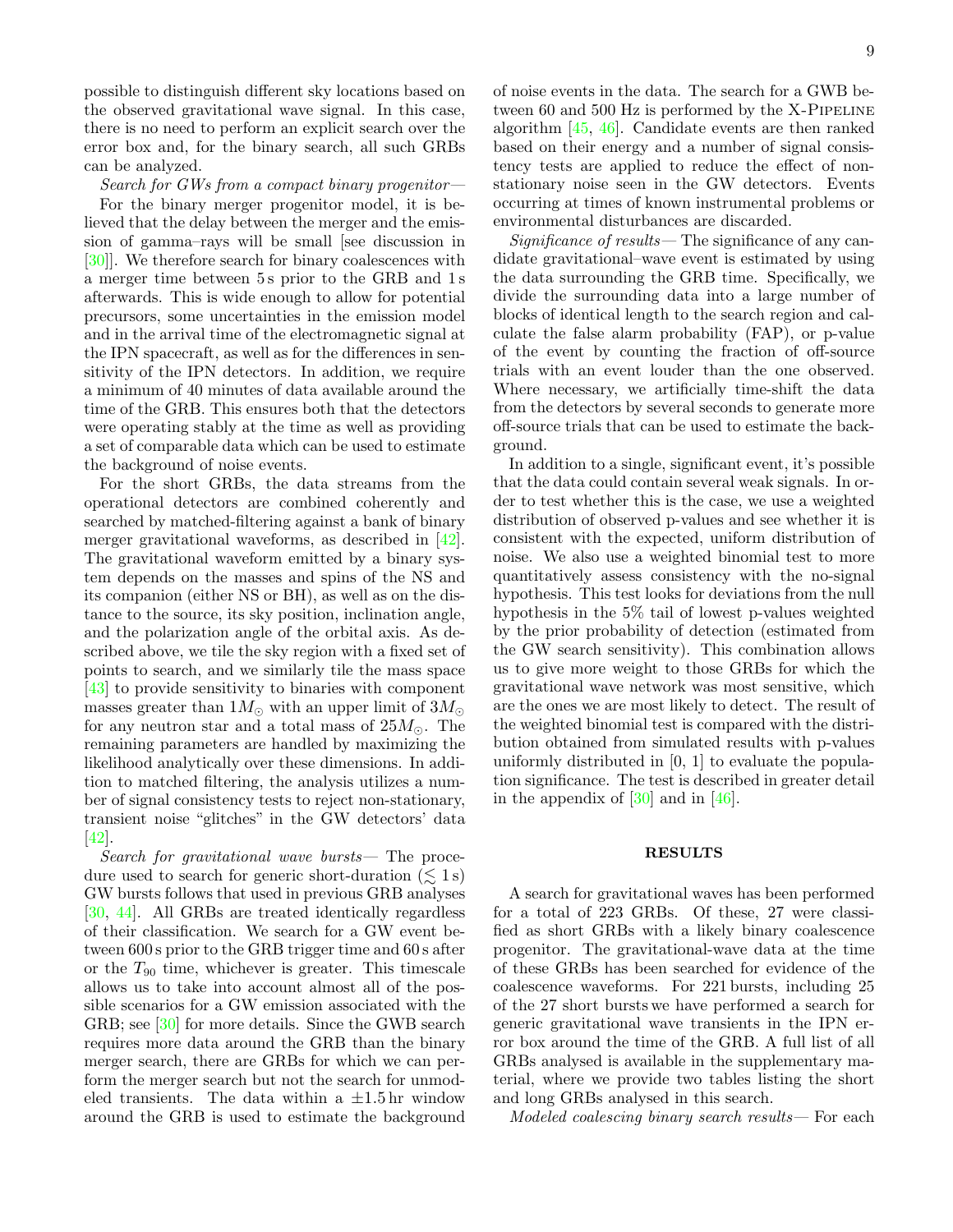

<span id="page-9-0"></span>ysis of 27 short–duration IPN GRBs for evidence of a binary merger gravitational wave signal. The expected distribution under the no–signal hypothesis is indicated by the dashed line. For GRBs with no event in the on–source region, we provide upper bounds on the p-value equal to 1.

GRB, we estimate the p-values of the gravitational wave candidate, by comparing with the background trials. The distribution of observed p-values is shown in Figure [1.](#page-9-0) No significant candidates found. The p-value is estimated from the background. However, for a number of GRBs, particularly those observed in the co-located Hanford detectors, the search yields no candidate gravitational wave events after background rejection cuts. For such GRBs, when no event is observed, we cannot quote an exact p-value but only a range bounded below by the fraction of background trials with an event and above by 1. The result of the weighted binomial population detection test yields a background probability of  $\approx 98\%$ , strongly favouring the no–signal hypothesis. In conclusion, no noteworthy individual events were found by this search, nor evidence for a collective population of weak gravitational wave signals.

Unmodeled GW Burst Results— The unmodeled gravitational wave burst pipeline analyzed both short and long GRBs. The distribution of p-values for each of the 221 IPN GRBs analyzed is shown in Figure [2.](#page-9-1) The binomial test yields a background probability of 68%, consistent with the null hypothesis. The smallest p-value, 0.5%, came from GRB060203B, which is statistically consistent with a no-signal hypothesis given the number analyzed.



<span id="page-9-1"></span>FIG. 2. Cumulative distribution of p-values from the analysis of 221 IPN GRBs for evidence of a gravitational wave transient associated to the burst. The expected distribution under the no–signal hypothesis is indicated by the dashed line.

# ASTROPHYSICAL INTERPRETATION

Given that no significant event was found in our analyses, we place limits on GW emission based on both binary merger (for short GRBs) and generic gravitational wave burst (for all GRBs) signal models, and assess the potential of a similar search with secondgeneration gravitational-wave detectors around 2015– 2020.

 $Distance\ exclusion - For a given signal morphology,$ the gravitational wave analysis is efficient in recovering signals up to a certain distance limit that depends on the sensitivity of the detectors at the time of the search. We quote a 90% confidence level lower limit on the distance to each GRB progenitor: that is, the distance at which we recover 90% of simulated signals. The quoted exclusion distances are marginalized over systematic errors that are inherent in this analysis: errors introduced by the mismatch of a true GW signal and the waveforms used in the simulations [\[9\]](#page-13-8) and amplitude errors from the calibration of the detector data [\[47\]](#page-13-38).

For the short GRBs, we calculate a distance exclusion for both two neutron stars (NSNS) and a neutron star with a black hole (NSBH). In both cases, we assume a jet half–opening angle of 30<sup>°</sup>, and assume that the GRB is emitted in the direction of the binary's total angular momentum. The median exclusion distance for NSNS is 12 Mpc and for NSBH is 22 Mpc. A histogram of their values is shown in Figure [3.](#page-10-0) The NS masses are chosen from a Gaussian distribution centered at 1.4  $M_{\odot}$  [\[48,](#page-14-0) [49\]](#page-14-1) with a width of 0.2  $M_{\odot}$  for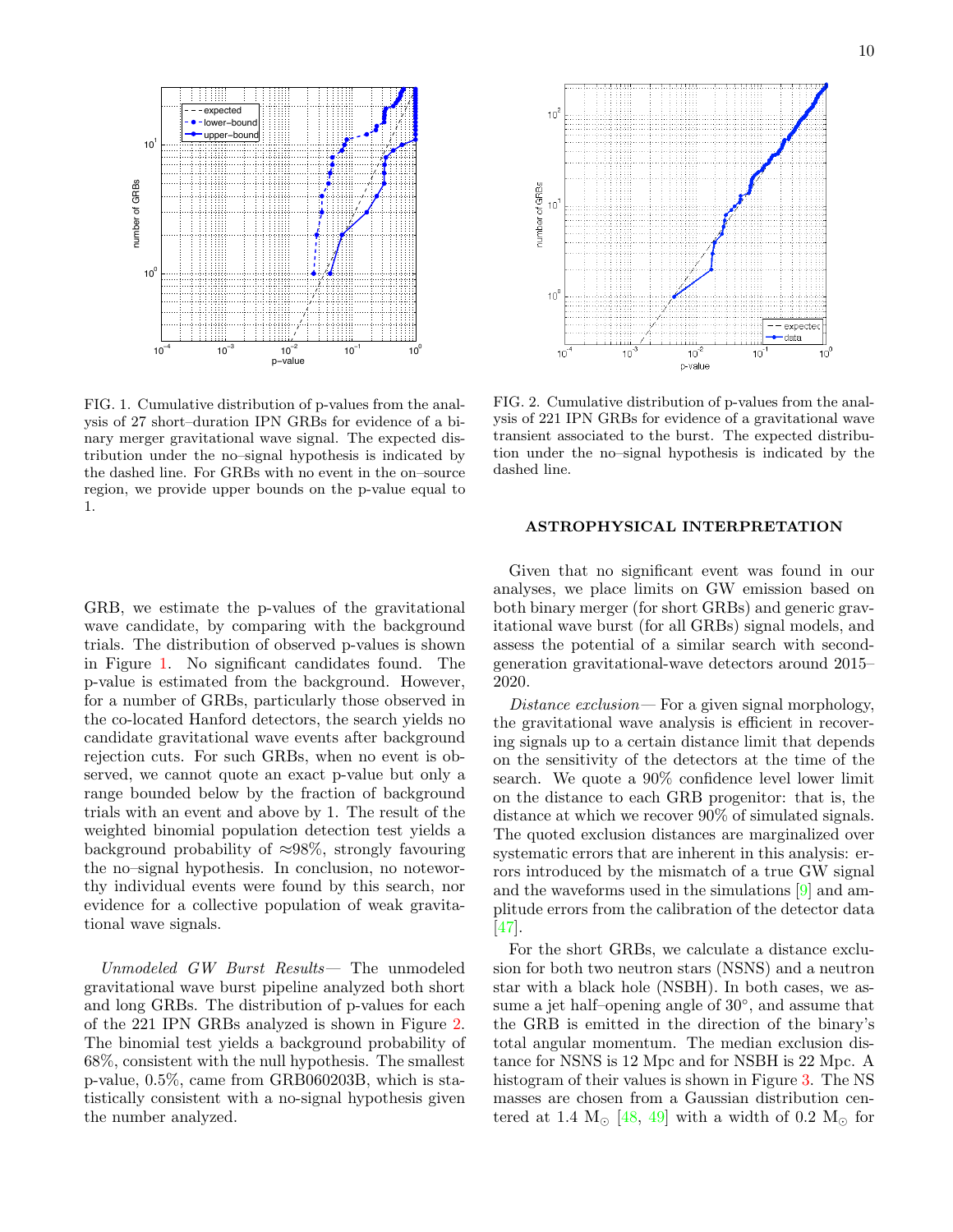

<span id="page-10-0"></span>FIG. 3. Histograms across the sample of short IPN GRBs of the distance exclusions at the 90% confidence level for NS–NS and NS–BH systems.

the NSNS case, and a broader spread of 0.4  $M_{\odot}$  for the NSBH systems, to account for larger uncertainties given the lack of observations for such systems. The BH masses are Gaussian distributed with a mean of 10  $M_{\odot}$  and a width of 6  $M_{\odot}$ . The BH mass is restricted such that the total mass of the system is less than 25  $M_{\odot}$ . For masses greater than this distribution, the NS would be swallowed without disruption by the BH, no massive torus would form, and no GRB would be produced [\[50–](#page-14-2)[52\]](#page-14-3). The dimensionless NS spins are drawn uniformly over [0, 0.4], and the BH spins are drawn uniformly over [0, 0.98) with tilt angle  $< 60^{\circ}$ .

For the GWB search, no specific waveform model is assumed. Consequently, we use generic signal morphologies to give an idea of the search sensitivity. Specifically, we use circularly polarized sine-Gaussians with central emission frequencies of 150 Hz and 300 Hz. We assume a jet opening angle of 5◦ , which is appropriate for long GRBs. We also assume a total GW emission of  $10^{-2} M_{\odot} c^2$ ; this corresponds to the most optimistic models for gravitational wave emission from long GRBs [\[30\]](#page-13-21). The median exclusion distance is 13.0 Mpc at 150 Hz and 4.9 Mpc at 300 Hz, and histograms of the distributions are given in in Figure [4.](#page-10-1)

Population exclusion from all GRBs analyzed— Here we present the combination of all S5-6/VSR1- 3 searches for coincident GRB/GW signals from this paper, the S5 GRB search [\[28,](#page-13-20) [29\]](#page-13-39) and the recent S6/VSR2-3 search [\[30\]](#page-13-21). Algorithms which were used for the first S5 paper were adjusted and reviewed to make sure all analyses were comparable. In total, 508 GRBs were analyzed with the burst search and 69 short GRBs were analyzed for a compact binary coalescence GW signal. None of the separate searches showed evidence of a population of weak events. Figures [5](#page-10-2) and [6](#page-11-0) show the distribution of p-values of the



<span id="page-10-1"></span>FIG. 4. Histograms across the sample of IPN GRBs of the distance exclusions at the 90% confidence level for circularly polarized sine-Gaussian GW burst models at 150 Hz and 300 Hz. We assume an optimistic standard siren GW emission of  $E_{\text{GW}} = 10^{-2} \,\text{M}_{\odot} \,\text{c}^2$ .



<span id="page-10-2"></span>FIG. 5. Cumulative distribution of p-values from the analysis of 508 GRBs. The expected distribution under the no–signal hypothesis is indicated by the dashed line.

full set of GRBs. The weighted binomial test applied to the full population of GRBs confirms that the observed distributions are consistent with the null hypothesis (no signal being observed).

Next, we use the full population of GRBs to place exclusions on GRB populations. To do this, we use a simple population model, where all GRB progenitors have the same GW emission (standard sirens), and perform exclusion on cumulative distance distributions. We parameterize the distance distribution with two components: a fraction F of GRBs distributed with a constant co-moving density rate up to a luminosity distance R, and a fraction 1-F at effectively infinite distance. This simple model yields a parameterization of astrophysical GRB distance distribution models that predict a uniform local rate density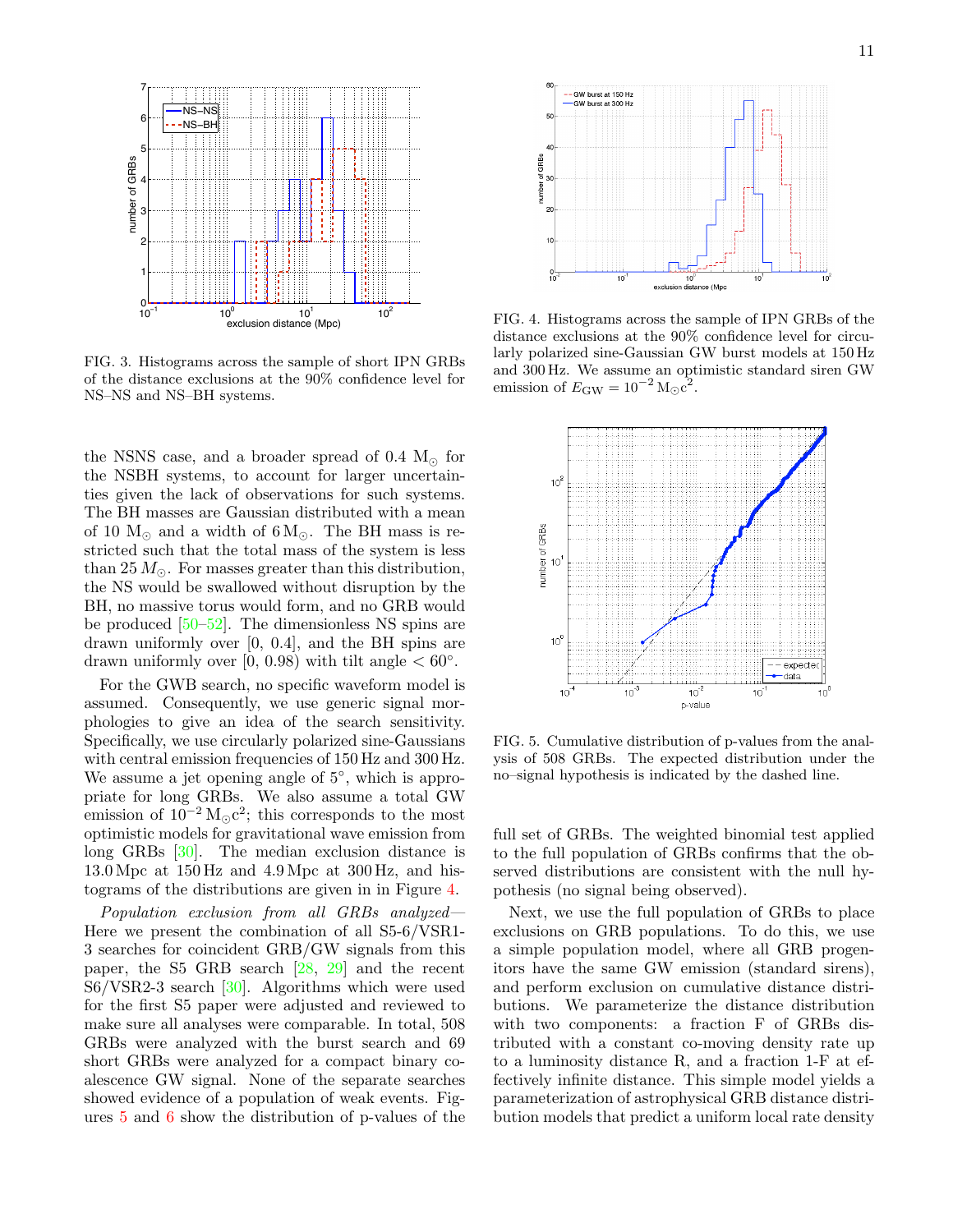

<span id="page-11-0"></span>FIG. 6. Cumulative distribution of p-values for all 69 analyzed short GRBs. The expected distribution under the no–signal hypothesis is indicated by the dashed line. For GRBs with no event in the on–source region, we provide upper bounds on the p-value of 1.

and a more complex dependence at redshift  $>0.1$ , as the large-redshift part of the distribution is well beyond the sensitivity of current GW detectors. The exclusion is then performed in the (F,R) plane. For details of this method, see Appendix B of [\[30\]](#page-13-21).

In Figure [7](#page-11-1) we show the exclusion for GW bursts, using as a reference signal a 150 Hz sine-Gaussian signal, with an energy in gravitational waves of  $10^{-2} M_{\odot} c^2$ . In addition, we plot the redshift distribution of GRBs as observed by Swift. The exclusion at low redshift is dictated by the number of GRBs analyzed and at high redshift by the typical sensitive range of the search. These exclusions assume 100% purity of the GRB sample. In Figure [8,](#page-11-2) we show the exclusion for the NS-NS and NS-BH sources. In neither case does the exclusion line come close to the observed population redshift, indicating that it would have been unlikely to observe an event in this analysis. Indeed, an analysis of all IPN bursts shows that their average redshift is 1.7, and that it detects short bursts with good efficiency up to a redshift of about 0.45.

The advanced LIGO and Virgo detectors are nearing completion. They are expected to start taking data in 2015 and reach their design sensitivity towards the end of the decade [\[57\]](#page-14-4). We can use the results obtained here to extrapolate and predict what might be expected with the advanced detectors. The S5-6 and VSR1-3 runs comprised a total of around 21 months of two (or more) detector duty cycle. Over that period, the detectors' reach varied by approximately a factor of 4, from a 5 Mpc sensitive distance to NSNS sources for H2 in early S5 to 20 Mpc for H1 and L1 by the end of S6. Similarly, the current scenario [\[57\]](#page-14-4) calls for



<span id="page-11-1"></span>FIG. 7. Cumulative redshift distribution  $F(R)$  exclusion from the analysis of 508 GRBs with the GW burst search. We exclude at 90% confidence level cumulative distance distributions which pass through the region above the black solid curve. We assume a standard siren sine-Gaussian GW burst at 150 Hz with an energy of  $E_{\rm GW}$  =  $10^{-2}$  M<sub>o</sub>c<sup>2</sup>. We extrapolate this exclusion to Advanced LIGO/Virgo assuming a factor 10 improvement in sensitivity and a factor 2 increase in number of GRB triggers analyzed. The blue dashed curve is the extrapolation assuming the same standard siren energy of  $E_{\rm GW} = 10^{-2} \,\rm M_{\odot}c^2$ and the green (gray) dashed curve assuming a less optimistic standard siren energy of  $E_{\text{GW}} = 10^{-4} \,\text{M}_{\odot} \text{c}^2$  [\[53,](#page-14-5) [54\]](#page-14-6). For reference, the red staircase curve shows the cumulative distribution of measured redshifts for Swift GRBs [\[55,](#page-14-7) [56\]](#page-14-8).



<span id="page-11-2"></span>FIG. 8. Cumulative distance exclusion for 69 analyzed short GRBs for both a NSNS and a NSBH progenitor model. The exclusion distance is given for this test then extrapolated by a factor of two in number and ten in sensitivity for the advanced detector era expectations. For reference, the red staircase curve shows the cumulative distribution of measured redshifts for Swift GRBs [\[55,](#page-14-7) [56\]](#page-14-8).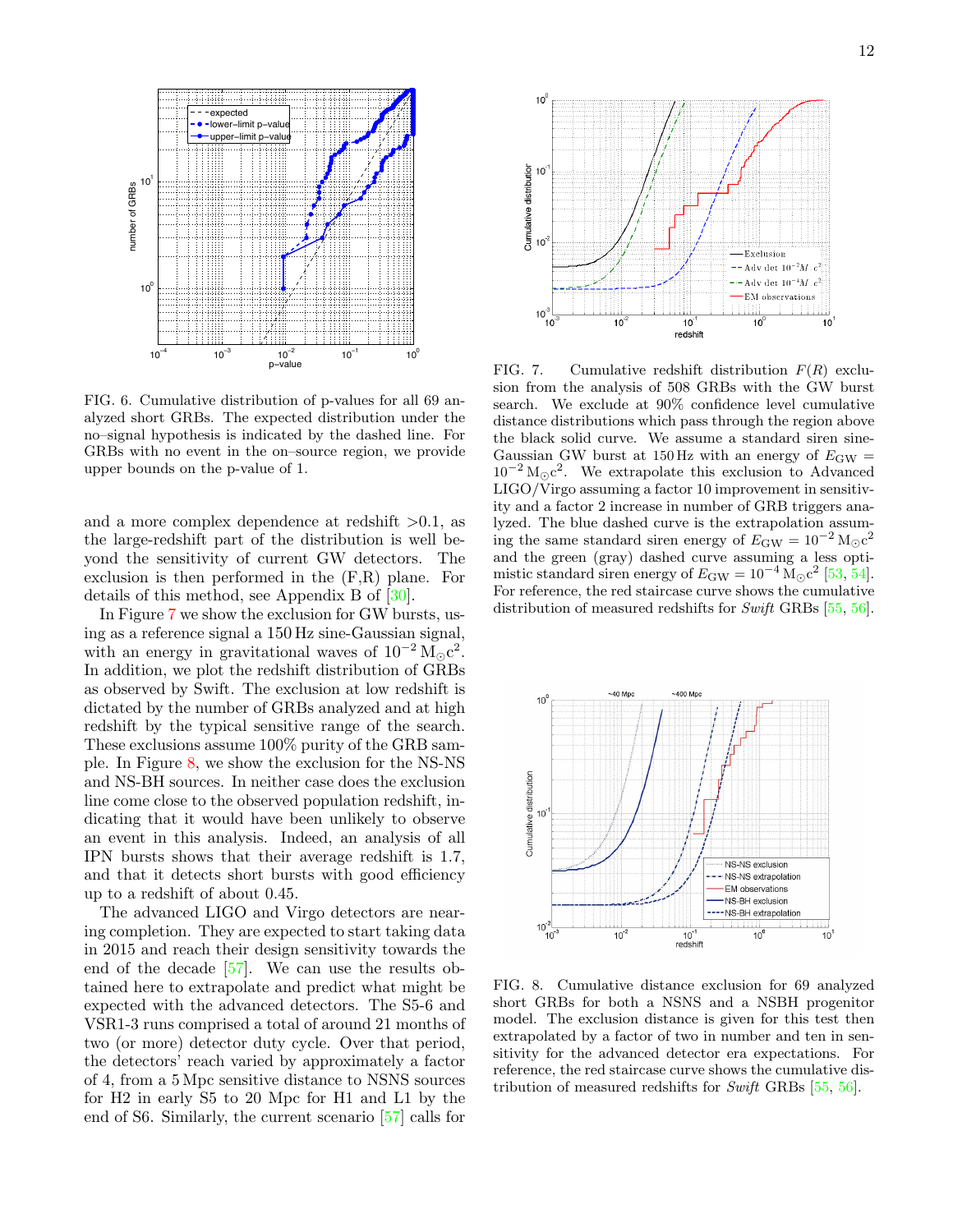around 18 months of science runs of ever increasing sensitivity during the commissioning phase, prior to extended running at design sensitivity which will provide a reach roughly ten times what was achieved in S6 and VSR2-3.

To approximate the expected advanced detector results, we scale the exclusion distances obtained here by a factor of ten and also increase by a factor of two the number of observed GRBs to account for the increased run time of a few years. These extrapolated curves are also shown on Figures [7](#page-11-1) and [8.](#page-11-2) We see that for both generic burst signals and binary mergers, the exclusion curves are now comparable with the observed redshifts. In the optimistic scenario where every GRB emits  $10^{-2} \text{ M}_{\odot} \text{c}^2$  of energy in gravitational waves, we will expect to see several such signals, or alternatively be able to exclude this scenario. However, since the  $10^{-4} M_{\odot} c^2$  predicted exclusion is to the left of the observed redshifts, we will be unlikely to observe a gravitational wave associated to a GRB if this is the typical amplitude. For binary mergers, the NSNS and NSBH extrapolations bracket the line of observed redshifts, indicating that we might expect to see one (or fewer) NSNS associated with a GRB, but might expect several if NSBH are the progenitors.<sup>[1](#page-12-0)</sup>

Of course, all of the above relies heavily on the continued operation of all sky sensitivity to GRBs, and reasonable localization ability. Swift and Fermi will continue to run, and SVOM is expected in the advanced detector timeline, but it's clear that the addition of the all–sky, full–time IPN will aid these searches as well.

# **CONCLUSION**

We have performed a search for gravitational waves coincident with 223 gamma-ray bursts localized by the InterPlanetary Network over 2005-2010. These GRBs were detected by the IPN during LIGO's fifth and sixth science runs and Virgo's first, second and third science runs. Of these, we analyzed the 27 short GRBs with a focused search that looked for gravitationalwave signals from the merger of neutron star - neutron star or neutron star - black hole binaries, as most likely expected for short GRBs. We also performed an unmodeled burst search over 221 GRBs, both short and long. No gravitational wave was detected in coincidence with a GRB, and lower limits on the distance

were set for each GRB for various gravitational-wave emission models.

Finally, we have combined these results with those of previous analyses for GRBs during S5-6 and VSR1-3 to provide a comprehensive statement on gravitationalwave emission by GRBs from the first-generation LIGO and Virgo detectors. We also extrapolate this exclusion distance for the advanced detector era where we assume a factor of two increase in GRBs and a factor of ten improvement in sensitivity. This shows that the advanced detector era will begin to exclude certain expected models and possibly make coincident gravitational wave detections with GRBs. These results and prospects for the advanced detector era demonstrate the benefit of searches triggered by gammaray burst observatories with high sky–coverage such as the InterPlanetary Network. The continued operation of these satellites will be crucial in future coincident GRB/gravitational wave searches and increase the likelihood of a detection in the advanced detector era.

The authors gratefully acknowledge the support of the United States National Science Foundation for the construction and operation of the LIGO Laboratory, the Science and Technology Facilities Council of the United Kingdom, the Max-Planck-Society, and the State of Niedersachsen/Germany for support of the construction and operation of the GEO600 detector, and the Italian Istituto Nazionale di Fisica Nucleare and the French Centre National de la Recherche Scientifique for the construction and operation of the Virgo detector. The authors also gratefully acknowledge the support of the research by these agencies and by the Australian Research Council, the International Science Linkages program of the Commonwealth of Australia, the Council of Scientific and Industrial Research of India, the Istituto Nazionale di Fisica Nucleare of Italy, the Spanish Ministerio de Economía y Competitividad, the Conselleria d'Economia Hisenda i Innovació of the Govern de les Illes Balears, the Foundation for Fundamental Research on Matter supported by the Netherlands Organisation for Scientific Research, the Polish Ministry of Science and Higher Education, the FOCUS Programme of Foundation for Polish Science, the Royal Society, the Scottish Funding Council, the Scottish Universities Physics Alliance, The National Aeronautics and Space Administration, OTKA of Hungary, the Lyon Institute of Origins (LIO), the National Research Foundation of Korea, Industry Canada and the Province of Ontario through the Ministry of Economic Development and Innovation, the National Science and Engineering Research Council Canada, the Carnegie Trust, the Leverhulme Trust, the David and Lucile Packard Foundation, the Research Corporation, and the Alfred P. Sloan Foundation.

<span id="page-12-0"></span><sup>1</sup> These extrapolations are broadly comparable to those obtained using only the S6/VSR2-3 [\[30\]](#page-13-21). They are, however, slightly more pessimistic as they use a more realistic estimate of the evolution of detector sensitivity, as described above.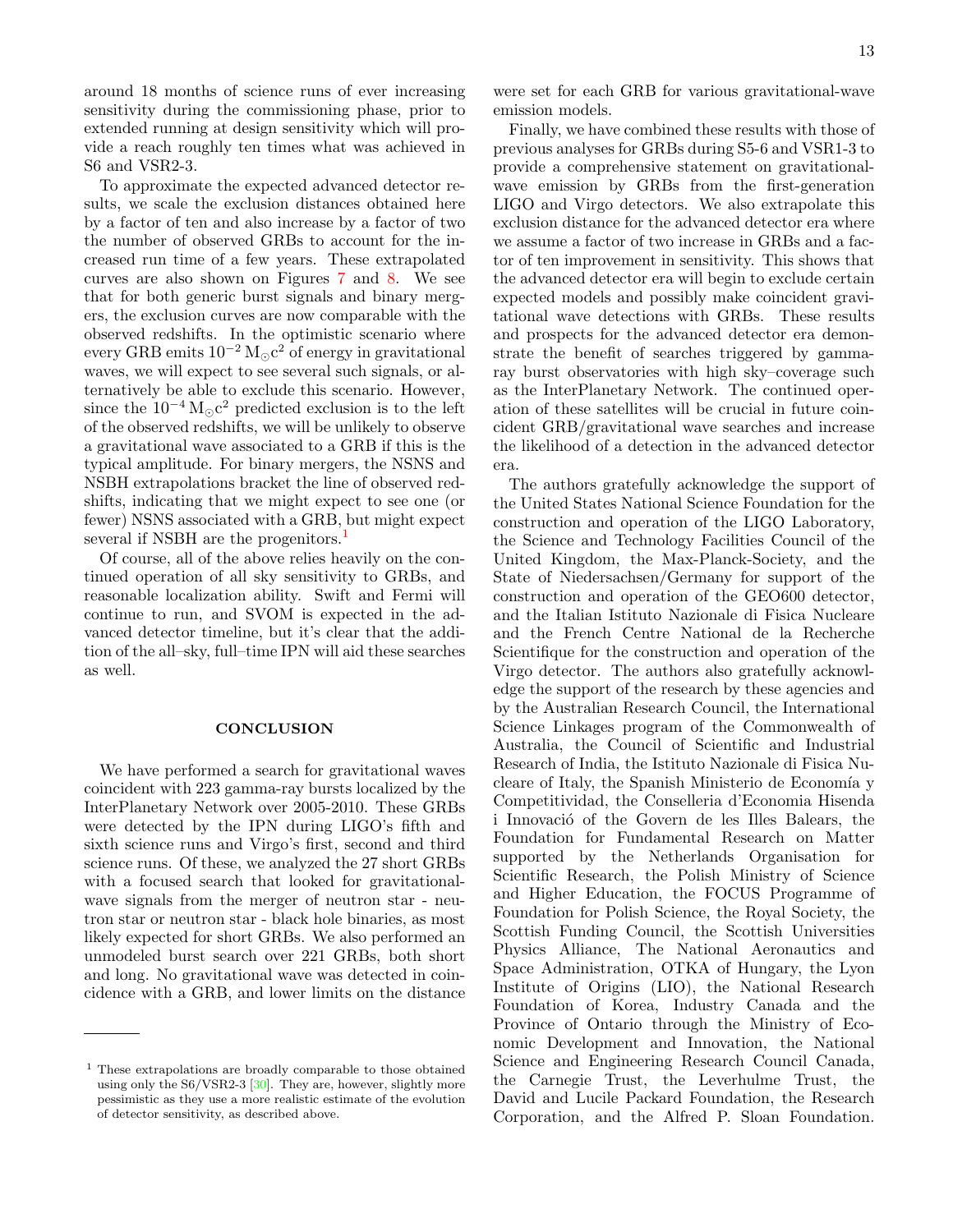KH acknowledges IPN support from the following sources: NASA NNX06AI36G, NNX08AB84G, NNX08AZ85G, NNX09AV61G, and NNX10AR12G (Suzaku); NASA NNG06GI89G, NNX07AJ65G, NNX08AN23G, NNX09AO97G, NNX10AI23G (Swift); NASA NNG06GE69G, NNX07AQ22G, NNX08AC90G, NNX08AX95G, NNX09AR28G (IN-TEGRAL); The Konus-Wind experiment is partially supported by a Russian Space Agency contract and RFBR grants 12-02-00032-a and 13-02-12017-ofi\_m. This document has been assigned LIGO Laboratory document number LIGO-P1300226-v10.

- <span id="page-13-0"></span>[1] E. Nakar, Phys. Rep. 442[, 166 \(2007\),](http://dx.doi.org/10.1016/j.physrep.2007.02.005) [arXiv:astro](http://arxiv.org/abs/astro-ph/0701748)[ph/0701748.](http://arxiv.org/abs/astro-ph/0701748)
- <span id="page-13-1"></span>[2] Y. P. Qinx, A. C. Gupta, J. H. Fan, C. Y. Su, and R. J. Lu, [Sci. China Phys. Mech. Astron.](http://dx.doi.org/ 10.1007/s11433-010-4023-0) 53, 1375 [\(2010\),](http://dx.doi.org/ 10.1007/s11433-010-4023-0) [arXiv:1010.1454 \[astro-ph.HE\].](http://arxiv.org/abs/1010.1454)
- <span id="page-13-2"></span>[3] N. R. Tanvir, A. J. Levan, A. S. Fruchter, J. Hjorth, R. A. Hounsell, K. Wiersema, and R. L. Tunnicliffe, Nature 500[, 547 \(2013\),](http://dx.doi.org/10.1038/nature12505) [arXiv:1306.4971 \[astro](http://arxiv.org/abs/1306.4971)[ph.HE\].](http://arxiv.org/abs/1306.4971)
- <span id="page-13-3"></span>[4] E. Berger, W. Fong, and R. Chornock, Astrophysical Journal 774, L23 (2013), [arXiv:1306.3960 \[astro](http://arxiv.org/abs/1306.3960)[ph.HE\].](http://arxiv.org/abs/1306.3960)
- <span id="page-13-4"></span>[5] L. Blanchet, B. R. Iyer, and B. Joguet, [Phys. Rev.](http://dx.doi.org/10.1103/PhysRevD.65.064005) D65[, 064005 \(2002\),](http://dx.doi.org/10.1103/PhysRevD.65.064005) [arXiv:gr-qc/0105098.](http://arxiv.org/abs/gr-qc/0105098)
- <span id="page-13-5"></span>[6] L. Blanchet and T. Damour, Annales Inst. H. Poincaré Phys. Théor. 50, 377 (1989).
- <span id="page-13-6"></span>[7] M. Modjaz, [Astronomische Nachrichten](http://dx.doi.org/10.1002/asna.201111562) 332, 434 [\(2011\),](http://dx.doi.org/10.1002/asna.201111562) [arXiv:1105.5297 \[astro-ph.CO\].](http://arxiv.org/abs/1105.5297)
- <span id="page-13-7"></span>[8] J. Hjorth and J. S. Bloom, (2011), arXiv:1104.2274, [arXiv:1104.2274 \[astro-ph.HE\].](http://arxiv.org/abs/1104.2274)
- <span id="page-13-8"></span>[9] B. Abbott et al. (LIGO Scientific Collaboration), Phys. Rev. D79[, 122001 \(2009\),](http://dx.doi.org/10.1103/PhysRevD.79.122001) [arXiv:0901.0302 \[gr](http://arxiv.org/abs/0901.0302)[qc\].](http://arxiv.org/abs/0901.0302)
- [10] B. Abbott et al. (LIGO Scientific Collaboration), Phys.Rev. D80[, 047101 \(2009\),](http://dx.doi.org/10.1103/PhysRevD.80.047101) [arXiv:0905.3710 \[gr](http://arxiv.org/abs/0905.3710)[qc\].](http://arxiv.org/abs/0905.3710)
- [11] J. Abadie et al. (LIGO Scientific Collaboration, Virgo Collaboration), Phys.Rev. D82[, 102001 \(2010\),](http://dx.doi.org/ 10.1103/PhysRevD.85.089903, 10.1103/PhysRevD.82.102001) [arXiv:1005.4655 \[gr-qc\].](http://arxiv.org/abs/1005.4655)
- <span id="page-13-9"></span>[12] J. Abadie et al. (LIGO Collaboration, Virgo Collaboration), Phys.Rev. D85[, 082002 \(2012\),](http://dx.doi.org/10.1103/PhysRevD.85.082002) [arXiv:1111.7314 \[gr-qc\].](http://arxiv.org/abs/1111.7314)
- <span id="page-13-10"></span>[13] B. Abbott et al. (LIGO Scientific Collaboration), Phys.Rev. D80[, 102001 \(2009\),](http://dx.doi.org/10.1103/PhysRevD.80.102001) [arXiv:0905.0020 \[gr](http://arxiv.org/abs/0905.0020)[qc\].](http://arxiv.org/abs/0905.0020)
- [14] J. Abadie et al. (LIGO Collaboration, Virgo Collaboration), Phys.Rev. D81[, 102001 \(2010\),](http://dx.doi.org/10.1103/PhysRevD.85.089905, 10.1103/PhysRevD.81.102001) [arXiv:1002.1036 \[gr-qc\].](http://arxiv.org/abs/1002.1036)
- <span id="page-13-11"></span>[15] J. Abadie et al. (LIGO Scientific Collaboration, Virgo Collaboration), Phys.Rev. D85[, 122007 \(2012\),](http://dx.doi.org/ 10.1103/PhysRevD.85.122007) [arXiv:1202.2788 \[gr-qc\].](http://arxiv.org/abs/1202.2788)
- <span id="page-13-12"></span>[16] E. Berger *et al.*, Astrophys. J. **634**, 501 (2005).
- <span id="page-13-13"></span>[17] B. Metzger and E. Berger, [Astrophys.J.](http://dx.doi.org/10.1088/0004-637X/746/1/48) 746, 48

[\(2012\),](http://dx.doi.org/10.1088/0004-637X/746/1/48) [arXiv:1108.6056 \[astro-ph.HE\].](http://arxiv.org/abs/1108.6056)

- <span id="page-13-14"></span>[18] S. R. Kulkarni *et al.*, Nature **395**, 663 (1998).
- [19] T. J. Galama et al., Nature 395, 670 (1998).
- <span id="page-13-15"></span>[20] K. Iwamoto *et al.*, Nature **395**, 672 (1998).
- <span id="page-13-16"></span>[21] D. Guetta and T. Piran, [Astron. & Astrophys.](http://dx.doi.org/10.1051/0004-6361:20041702) 435, [421 \(2005\),](http://dx.doi.org/10.1051/0004-6361:20041702) [arXiv:astro-ph/0407429.](http://arxiv.org/abs/arXiv:astro-ph/0407429)
- <span id="page-13-17"></span>[22] D. B. Fox *et al.*, Nature **437**, 845 (2005).
- <span id="page-13-18"></span>[23] B. Abbott *et al.*, Phys. Rev. D **72**, 042002 (2005).
- [24] B. Abbott *et al.*, Phys. Rev. D **77**[, 062004 \(2008\).](http://dx.doi.org/10.1103/PhysRevD.77.062004)
- [25] F. Acernese et al., [Class. Quantum Grav.](http://stacks.iop.org/0264-9381/24/S671) 24, S671 [\(2007\).](http://stacks.iop.org/0264-9381/24/S671)
- [26] F. Acernese et al., [Class. Quantum Grav.](http://stacks.iop.org/0264-9381/25/225001) 25, 225001 [\(2008\).](http://stacks.iop.org/0264-9381/25/225001)
- <span id="page-13-19"></span>[27] J. Aasi *et al.*, Phys. Rev. D **88**[, 122004 \(2013\).](http://dx.doi.org/10.1103/PhysRevD.88.122004)
- <span id="page-13-20"></span>[28] B. Abbott *et al.* (Virgo Collaboration), [Astrophys.J.](http://dx.doi.org/10.1088/0004-637X/715/2/1438) 715[, 1438 \(2010\),](http://dx.doi.org/10.1088/0004-637X/715/2/1438) [arXiv:0908.3824 \[astro-ph.HE\].](http://arxiv.org/abs/0908.3824)
- <span id="page-13-39"></span>[29] J. Abadie et al. (LIGO Scientific Collaboration, Virgo Collaboration), Astrophys.J. 715[, 1453 \(2010\),](http://dx.doi.org/ 10.1088/0004-637X/715/2/1453) [arXiv:1001.0165 \[astro-ph.HE\].](http://arxiv.org/abs/1001.0165)
- <span id="page-13-21"></span>[30] J. Abadie *et al.*, Ap.J. **760**, 12 (2012).
- <span id="page-13-22"></span>[31] K. Hurley *et al.*, [AIP Conf. Proc.](http://dx.doi.org/10.1063/1.1579405) **662**, 473 (2003), [arXiv:astro-ph/0201374.](http://arxiv.org/abs/astro-ph/0201374)
- <span id="page-13-23"></span>[32] D. D. Frederiks, V. D. Palshin, R. L. Aptekar, S. V. Golenetskii, T. L. Cline, and E. P. Mazets, [Astron](http://dx.doi.org/10.1134/S1063773707010021)[omy Letters](http://dx.doi.org/10.1134/S1063773707010021) 33, 19 (2007), [astro-ph/0609544.](http://arxiv.org/abs/astro-ph/0609544)
- <span id="page-13-24"></span>[33] K. Hurley *et al.*, MNRAS **403**[, 342 \(2010\),](http://dx.doi.org/10.1111/j.1365-2966.2009.16118.x) [arXiv:0907.2462 \[astro-ph.HE\].](http://arxiv.org/abs/0907.2462)
- <span id="page-13-25"></span>[34] E. P. Mazets *et al.*, [Astrophysical Journal](http://dx.doi.org/10.1086/587955) 680, 545 [\(2008\),](http://dx.doi.org/10.1086/587955) [arXiv:0712.1502.](http://arxiv.org/abs/0712.1502)
- <span id="page-13-26"></span>[35] J. Abadie et al. (The LIGO Scientific Collaboration), Ap.J. 755, 2 (2012).
- <span id="page-13-27"></span>[36] B. Abbott et al. (LIGO Scientific Collaboration), [As](http://dx.doi.org/10.1086/587954)trophys. J. 681[, 1419 \(2008\),](http://dx.doi.org/10.1086/587954) [arXiv:0711.1163 \[astro](http://arxiv.org/abs/0711.1163)[ph\].](http://arxiv.org/abs/0711.1163)
- <span id="page-13-28"></span>[37] K. Hurley et al., Astrophysical Journal 537, 953 (2000), [astro-ph/9912506.](http://arxiv.org/abs/astro-ph/9912506)
- <span id="page-13-29"></span>[38] V. Predoi et al., (2011), arXiv:1112.1637, [arXiv:1112.1637 \[gr-qc\].](http://arxiv.org/abs/1112.1637)
- <span id="page-13-30"></span>[39] V. Pal'shin, K. Hurley, D. Svinkin, R. Aptekar, S. Golenetskii, et al., [ApJS, 207,](http://dx.doi.org/10.1088/0067-0049/207/2/38) 38 (2013), [10.1088/0067-0049/207/2/38,](http://dx.doi.org/10.1088/0067-0049/207/2/38) [arXiv:1301.3740 \[astro](http://arxiv.org/abs/1301.3740)[ph.HE\].](http://arxiv.org/abs/1301.3740)
- <span id="page-13-31"></span>[40] B. Abbott et al., Reports on Progress in Physics 72 (2009), [arXiv:0711.3041 \[gr-qc\].](http://arxiv.org/abs/0711.3041)
- <span id="page-13-32"></span>[41] T. Accadia et al., Journal of Instrumentation 7, 3012 (2012).
- <span id="page-13-33"></span>[42] I. W. Harry and S. Fairhurst, *[Phys. Rev.](http://dx.doi.org/10.1103/PhysRevD.83.084002)* **D83**, 084002 [\(2011\),](http://dx.doi.org/10.1103/PhysRevD.83.084002) [arXiv:1012.4939 \[gr-qc\].](http://arxiv.org/abs/1012.4939)
- <span id="page-13-34"></span>[43] B. J. Owen and B. S. Sathyaprakash, [Phys. Rev.](http://dx.doi.org/10.1103/PhysRevD.60.022002) D60, [022002 \(1999\),](http://dx.doi.org/10.1103/PhysRevD.60.022002) [arXiv:gr-qc/9808076.](http://arxiv.org/abs/gr-qc/9808076)
- <span id="page-13-35"></span>[44] B. Abbott et al., [Astrophysical Journal](http://dx.doi.org/10.1088/0004-637X/715/2/1438) 715, 1438 [\(2010\),](http://dx.doi.org/10.1088/0004-637X/715/2/1438) [0908.3824v2.](http://arxiv.org/abs/0908.3824v2)
- <span id="page-13-36"></span>[45] P. J. Sutton *et al.*, New J. Phys. **12**[, 053034 \(2010\),](http://dx.doi.org/10.1088/1367-2630/12/5/053034) [0908.3665.](http://arxiv.org/abs/0908.3665)
- <span id="page-13-37"></span> $[46]$  M. Was, *Searching for gravitational waves associ*ated with gamma-ray bursts in 2009-2010 LIGO-Virgo  $data$ , [Ph.D. thesis,](http://tel.archives-ouvertes.fr/tel-00610302/fr/) Laboratoire de l'Accélerateur Linéaire (2011), LAL 11-119.
- <span id="page-13-38"></span>[47] J. Abadie et al. (LIGO Scientific Collaboration), [Nucl.](http://dx.doi.org/10.1016/j.nima.2010.07.089) [Instrum. Meth.](http://dx.doi.org/10.1016/j.nima.2010.07.089) A624, 223 (2010), [arXiv:1007.3973](http://arxiv.org/abs/1007.3973)  $\left[\text{gr-qc}\right]$ .